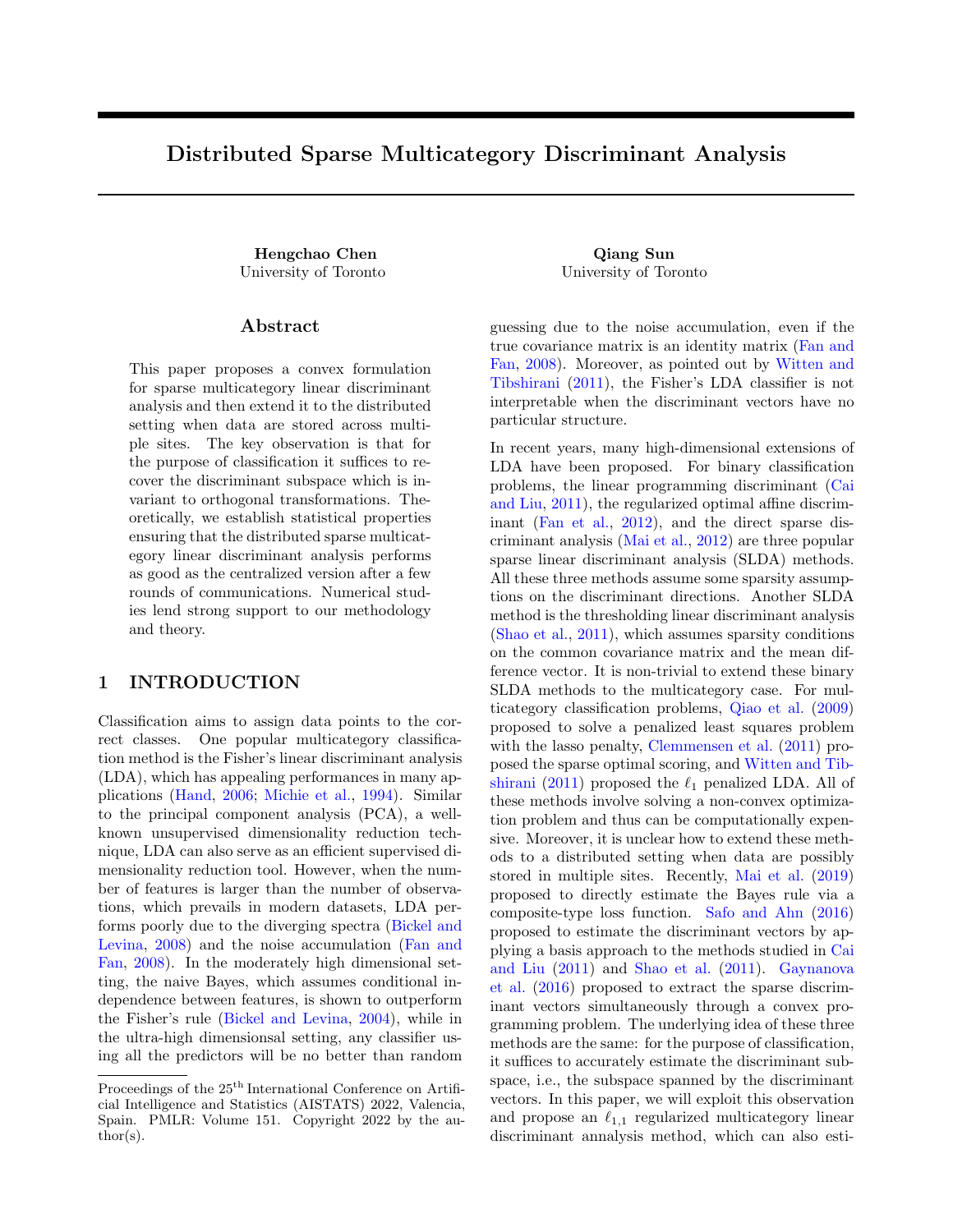mate the sparse discriminant vectors simultaneously. It is worth mentioning that we choose the  $\ell_{1,1}$  penalty instead of the  $\ell_{2,1}$  penalty in [Mai et al.](#page-7-7) [\(2019\)](#page-7-7) and [Gay](#page-7-9)[nanova et al.](#page-7-9) [\(2016\)](#page-7-9), so that we can easily extend the multicategory LDA method to a distributed setting and establish the corresponding statistical properties.

In addition to challenges posed by the high dimensionality of many datasets, with the rapid developments of science and technology, we have seen more and more datasets that are often scattered across distant servers, possibly due to the limitation of storage resources. The difficulties of fusing or aggregating these datasets due to the communication cost and privacy concerns have inspired many works in communication-efficient statistical learning [\(Lee et al.,](#page-7-10) [2017;](#page-7-10) [Wang et al.,](#page-7-11) [2017;](#page-7-11) [Fan](#page-7-12) [et al.,](#page-7-12) [2019;](#page-7-12) [Jordan et al.,](#page-7-13) [2019\)](#page-7-13). One popular distributed estimation framework is the one-shot divideand-conquer algorithm, in which one first computes the local estimators and then obtains the distributed estimator as an average of the local ones [\(Lee et al.,](#page-7-10) [2017;](#page-7-10) [Fan et al.,](#page-7-12) [2019\)](#page-7-12). These averaging-based approaches suffer from at least three drawbacks: nondiminishing bias when local estimators are biased, allowing only a limited number of local machines (much fowing only a fimited number of local machines (much smaller than  $\sqrt{N}$ , where N is the total sample size), and poor performance in nonlinear problems [\(Jordan](#page-7-13) [et al.,](#page-7-13) [2019\)](#page-7-13). To overcome these issues, [Jordan et al.](#page-7-13) [\(2019\)](#page-7-13) and [Wang et al.](#page-7-11) [\(2017\)](#page-7-11) studied a multi-round framework for distributed learning, which is referred to as the communication-efficient surrogate likelihood (CSL) framework by [Jordan et al.](#page-7-13) [\(2019\)](#page-7-13).

Although distributed classification has attracted some attention [\(Kokiopoulou and Frossard,](#page-7-14) [2010;](#page-7-14) [Wang](#page-7-15) [et al.,](#page-7-15) [2019;](#page-7-15) [Lian and Fan,](#page-7-16) [2018\)](#page-7-16), few research has been done on the distributed sparse discriminant analysis. For binary classification, [Tian and Gu](#page-7-17) [\(2017\)](#page-7-17) proposed a divide-and-conquer sparse LDA method, in which they averaged the debiased local estimators of the discriminant direction and then sparsified the aggregated estimator. Moreover, they showed that their distributed sparse LDA method can achieve the same performance as the centralized one which used all samples. However, it is not straightforward to generalize their approach to the multicategory case. To handle the multicategory case, in this paper, we propose an  $\ell_{1,1}$  regularized multicategory SLDA formulation and then extend it to the distributed setting via the CSL framework. Theoretically, we show that the distributed multicategory SLDA (dmSLDA) method performs as good as the centralized SLDA after a few rounds of communications. Moreover, we conduct numerical experiments to further support our methodology and theory.

The rest of this paper proceeds as follows. In Section

[2,](#page-1-0) we review the multicategory sparse discriminant analysis and propose an  $\ell_{1,1}$  regularized multicategory SLDA method. We then extend it to the distributed setting and propose the dmSLDA method in Section [3.](#page-2-0) Section [4](#page-3-0) establishes the  $\ell_{2,2}$  and  $\ell_{1,1}$  estimation error bounds of dmSLDA under certain conditions and explain how the proposed distributed estimator achieves the same performance as the centralized version. To further back up the methodology and theory, we conduct several numerical experiments in Section [5.](#page-5-0) In Section [6,](#page-6-5) we conclude this paper with some discussions.

Notation. We summarize some notations that will be used throughout this paper. By convention, we use regular letters for scalars and bold letters for both vectors and matrices. We employ  $[M]$  to represent the set  $\{1, \ldots, M\}$  for any positive integer M and  $[(a, b)]$  to abbreviate the set  $\{(1, 1), (1, 2), \ldots, (a, b)\}\$ for any positive integers a and b. For a vector  $\mathbf{u} = (u_1, \dots, u_d)^\top \in$  $\mathbb{R}^d$ , we denote its  $\ell_q$  norm by  $\|\boldsymbol{u}\|_q = (\sum_{i=1}^d |u_i|^q)^{1/q}$ , its  $\ell_0$  norm by  $\|\boldsymbol{u}\|_0 = \sum_{i=1}^d 1_{u_i \neq 0}$ , and its  $\ell_{\infty}$  norm by  $||u||_{\infty} = \max_{1 \leq i \leq d} |u_i|$ . Moreover, for any two vectors  $u, v \in \mathbb{R}^d$ , we use  $\langle u, v \rangle = u^\top v$  to denote the Euclidean inner product of  $u$  and  $v$ . For a matrix  $\mathbf{A} \in \mathbb{R}^{m \times n}$ , we define the  $\ell_{p,q}$  norm of  $\mathbf{A}$  as  $||A||_{p,q} = || (||A_{1\cdot}||_{p}, \ldots, ||A_{m\cdot}||_{p}) ||_{q}$ , where  $A_{i\cdot}$  is the ith row of **A**. For any two matrices  $A, B \in \mathbb{R}^{m \times n}$ , we denote  $\langle \boldsymbol{A}, \boldsymbol{B} \rangle = \text{Tr}(\boldsymbol{A}^{\top} \boldsymbol{B})$ . For a matrix  $\boldsymbol{A} \in \mathbb{R}^{m \times n}$ , we use  $\text{span}(\boldsymbol{A})$  to denote the subspace spanned by the columns of  $A$ . For two sequences of real numbers  ${a_n}_{n\geq 1}$  and  ${b_n}_{n\geq 1}$ , we write  $a_n \leq b_n$  if  $a_n \leq Cb_n$ for some constant  $\overline{C} > 0$  independent of n.

# <span id="page-1-0"></span>2 MULTICATEGORY SLDA

Let  $\{(\boldsymbol{x}_i, y_i)\}_{i=1}^N$  be a collection of N i.i.d. samples with  $y_i \in [K]$  drawn from a discrete distribution  $\mathbb{P}(y_i = k) = \pi_k$  and  $\mathbf{x}_i \in \mathbb{R}^d$  drawn from a distribution satisfying  $\mathbb{E}[\boldsymbol{x}_i|y_i = k] = \boldsymbol{\mu}_k$  and  $\text{Var}(\boldsymbol{x}_i|y_i = k) = \boldsymbol{\Sigma}$ , where K is the number of classes,  $\pi_k$  is the prior probability of class k such that  $\pi_k \geq 0$  and  $\sum_{k=1}^K \pi_k = 1$ , and  $\mu_k$  and  $\Sigma$  are the class-conditional mean and covariance matrix of  $x_i$  in class  $k$ , respectively. The K centroids lie in an affine space of dimension  $r_0 \leq K-1$ , which can be much smaller than  $d$  [\(Hastie et al.,](#page-7-18) [2009\)](#page-7-18). To exploit the underlying low dimensional structure, Fisher proposed to solve a set of discriminant vectors  ${v_k^*}\}_{k=1}^q \subset \mathbb{R}^d$  by maximizing the following sequence of Rayleigh quotients under orthogonal constraints,

<span id="page-1-1"></span>
$$
\mathbf{v}_{k}^{*} = \underset{\mathbf{v}_{k} \in \mathbb{R}^{d}}{\operatorname{argmax}} \frac{\mathbf{v}_{k}^{\top} \mathbf{B} \mathbf{v}_{k}}{\mathbf{v}_{k}^{\top} \mathbf{\Sigma} \mathbf{v}_{k}},
$$
\n
$$
\text{s.t.} \quad \mathbf{v}_{k}^{* \top} \mathbf{\Sigma} \mathbf{v}_{j}^{*} = 0, \quad \forall 1 \leq j \leq k \leq q,
$$
\n
$$
(2.1)
$$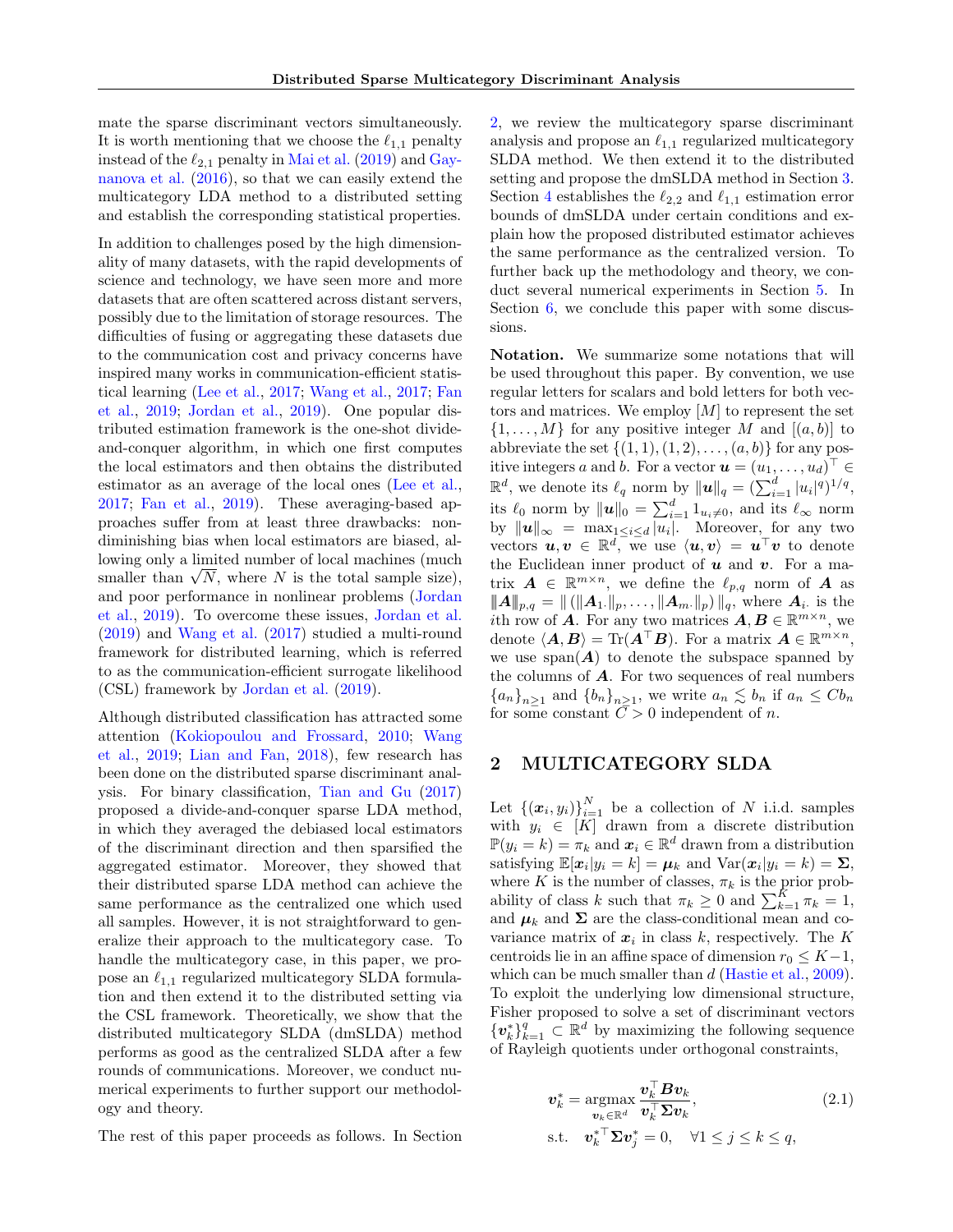where  $\mathbf{B} = \text{Var}\left(\mathbb{E}[\mathbf{x}|y]\right)$  is the between-class covariance and  $\Sigma = \mathbb{E}[\text{Var}(\boldsymbol{x}|y)]$  is the within-class covariance. In other words, Fisher's proposal seeks a low dimensional projection of samples that maximizes the between-class variation relative to the within-class variation. Classification can then be performed on the projected data  $V_q^{\top}x \in \mathbb{R}^q$ , where  $V_q = (\boldsymbol{v}_1^*, \dots, \boldsymbol{v}_q^*) \in$  $\mathbb{R}^{d \times q}$ . In the classical setting where  $N \gg d$ , the unknown between-class covariance  $B$  and within-class covariance  $\Sigma$  in [\(2.1\)](#page-1-1) are substituted in practice by their corresponding sample versions  $\hat{B}$  and  $\hat{\Sigma}$  respectively, where

$$
\widehat{B} = \sum_{k=1}^{K} \widehat{\pi}_k (\widehat{\mu}_k - \widehat{\overline{\mu}}) (\widehat{\mu}_k - \widehat{\overline{\mu}})^{\top},
$$
  

$$
\widehat{\Sigma} = \frac{1}{N - K} \sum_{k=1}^{K} \sum_{y_i = k} (\boldsymbol{x}_i - \widehat{\mu}_k) (\boldsymbol{x}_i - \widehat{\mu}_k)^{\top}, \quad (2.2)
$$

in which  $\hat{\mu}_k = \frac{1}{b_k} \sum_{y_i=k} x_i$  is the sample mean of class k,  $b_k = \sum_{i=1}^{N} 1_{y_i=k}$  is the sample size of class  $k, \hat{\pi}_k =$  $b_k/N$  is the sample proportion of class k, and  $\hat{\vec{\mu}} = \sum_{k=1}^K \hat{\pi}_k \hat{\mu}_k = \frac{1}{N} \sum_i x_i$  is the overall sample mean.  $\frac{K}{k+1} \hat{\pi}_k \hat{\mu}_k = \frac{1}{N} \sum_i \mathbf{x}_i$  is the overall sample mean.

In high dimensions when  $d > N$ , the Fisher's approach [\(2.1\)](#page-1-1) suffers from the singularity of  $\Sigma$ , the noise accumulation, and the lack of interpretability [\(Bickel](#page-6-2) [and Levina,](#page-6-2) [2004;](#page-6-2) [Fan and Fan,](#page-6-1) [2008;](#page-6-1) [Witten and](#page-7-2) [Tibshirani,](#page-7-2) [2011\)](#page-7-2). To overcome these issues, [Witten](#page-7-2) [and Tibshirani](#page-7-2) [\(2011\)](#page-7-2) and [Clemmensen et al.](#page-6-4) [\(2011\)](#page-6-4) proposed sparse discriminant analysis, which requires solving a sequence of non-convex optimization problems and thus can be computationally intractable. On the other hand, [Mai et al.](#page-7-7) [\(2019\)](#page-7-7), [Safo and Ahn](#page-7-8) [\(2016\)](#page-7-8) and [Gaynanova et al.](#page-7-9) [\(2016\)](#page-7-9) proposed to compute any set of basis vectors of the discriminant subspace, i.e.,  $\mathcal{V}_q \coloneqq \text{span}(\mathbf{V}_q)$  and then sparsified these basis vectors. Though not directly reported, the core of these ideas is the following proposition.

<span id="page-2-1"></span>**Proposition 2.1.** Suppose  $V, W \in \mathbb{R}^{d \times q}$  span the same subspace, then the LDA classification rule based on  $V^{\top}x$  is equivalent to the LDA classification rule based on  $W^\top x$ .

Proposition [2.1](#page-2-1) is a generalization of Proposition 4 in [Gaynanova et al.](#page-7-9) [\(2016\)](#page-7-9), implying that for the purpose of classification, it suffices to find any set of basis vectors of the discriminant subspace.

<span id="page-2-2"></span>Proposition 2.2. Assume that the within-class covariance  $\Sigma$  is nonsingular and define  $W^* \in \mathbb{R}^{d \times (K-1)}$ as the solution to the following optimization problem

$$
\boldsymbol{W}^* = \underset{\boldsymbol{W} \in \mathbb{R}^{d \times (K-1)}}{\operatorname{argmin}} \left\{ \frac{1}{2} \left\langle \boldsymbol{W}, \boldsymbol{\Sigma} \boldsymbol{W} \right\rangle - \left\langle \boldsymbol{W}, \boldsymbol{U} \right\rangle \right\}, \tag{2.3}
$$

where  $\boldsymbol{U} = (\boldsymbol{\mu}_1 - \bar{\boldsymbol{\mu}}, \dots, \boldsymbol{\mu}_{K-1} - \bar{\boldsymbol{\mu}}) \in \mathbb{R}^{d \times (K-1)}$  and  $\bar{\boldsymbol{\mu}} = \sum_{k=1}^K \pi_k \boldsymbol{\mu}_k$ . Then we have  $\mathcal{W} \coloneqq \text{span}(\boldsymbol{W}^*) =$  $\mathcal{V}_{\text{rank}(\mathbf{B})}$ , where **B** is the between-class covariance.

Proposition [2.2](#page-2-2) gives an explicit choice of the basis vectors of the discriminant subspace, simpler than that in [Mai et al.](#page-7-7) [\(2019\)](#page-7-7) or [Gaynanova et al.](#page-7-9) [\(2016\)](#page-7-9). Since  $\Sigma$ and  $U$  in  $(2.3)$  are unknown in practice, we will substitute them by their corresponding sample versions  $\widehat{\Sigma}$  given by [\(2.2\)](#page-2-4) and  $\widehat{U} = (\widehat{\mu}_1 - \widehat{\overline{\mu}}, \ldots, \widehat{\mu}_{K-1} - \widehat{\overline{\mu}}),$ respectively. In high dimensions, we assume elementwise sparsity on  $W^*$  and propose the following  $\ell_{1,1}$ regularized estimator

<span id="page-2-5"></span>
$$
\widehat{\mathbf{W}} = \underset{\mathbf{W} \in \mathbb{R}^{d \times (K-1)}}{\operatorname{argmin}} \left\{ \frac{1}{2} \langle \mathbf{W}, \widehat{\boldsymbol{\Sigma}} \mathbf{W} \rangle - \langle \mathbf{W}, \widehat{\mathbf{U}} \rangle \right. \\ \left. + \lambda \|\mathbf{W}\|_{1,1} \right\}, \tag{2.4}
$$

<span id="page-2-4"></span>where  $\lambda > 0$  is a tuning parameter. We choose the  $\ell_{1,1}$  penalty (or the element-wise sparsity) rather than the  $\ell_{2,1}$  penalty (or the row sparsity) used in [Mai](#page-7-7) [et al.](#page-7-7) [\(2019\)](#page-7-7) and [Gaynanova et al.](#page-7-9) [\(2016\)](#page-7-9) because only with the  $\ell_{1,1}$  penalty shall we extend the multicategory SLDA method to the distributed setting easily. Moreover, the assumption of element-wise sparsity is a weaker assumption than the row sparsity. Finally, to perform classification, one can apply LDA to the projected data  $\widehat{W}^{\top} x \in \mathbb{R}^{K-1}$ .

Remark 2.3. The optimization problem [\(2.4\)](#page-2-5) and similarly  $(3.1)$  and  $(3.2)$  in the next section can be solved efficiently using the fast iterative shrinkagethresholding algorithm (FISTA) proposed by [Beck and](#page-6-6) [Teboulle](#page-6-6) [\(2009\)](#page-6-6).

# <span id="page-2-0"></span>3 DISTRIBUTED MULTICATEGORY SLDA

In this section, we extend the proposed  $\ell_{1,1}$  regularized multicategory SLDA method to the distributed setting. Suppose there are total of M machines and on machine  $m \in [M]$ , n samples<sup>[1](#page-2-6)</sup>  $\{(\boldsymbol{x}_i^m, y_i^m)\}_{i=1}^n$  are drawn independently from the distribution specified in Section [2.](#page-1-0) Moreover, samples on different machines are assumed to be independent. To recover the discriminant subspace, the most straightforward yet unrealistic approach is to aggregate data from all machines together and then apply the  $\ell_{1,1}$  regularized multicategory SLDA method based on the full sample. Another approach is to gather the local statis-

<span id="page-2-6"></span><span id="page-2-3"></span><sup>&</sup>lt;sup>1</sup>Here we assume for simplicity that the sample sizes across different machines are equal. In general, our framework can allow different sample sizes on each machine as long as the sample sizes are approximately balanced; that is the proportion of any single class can not vanish to zero.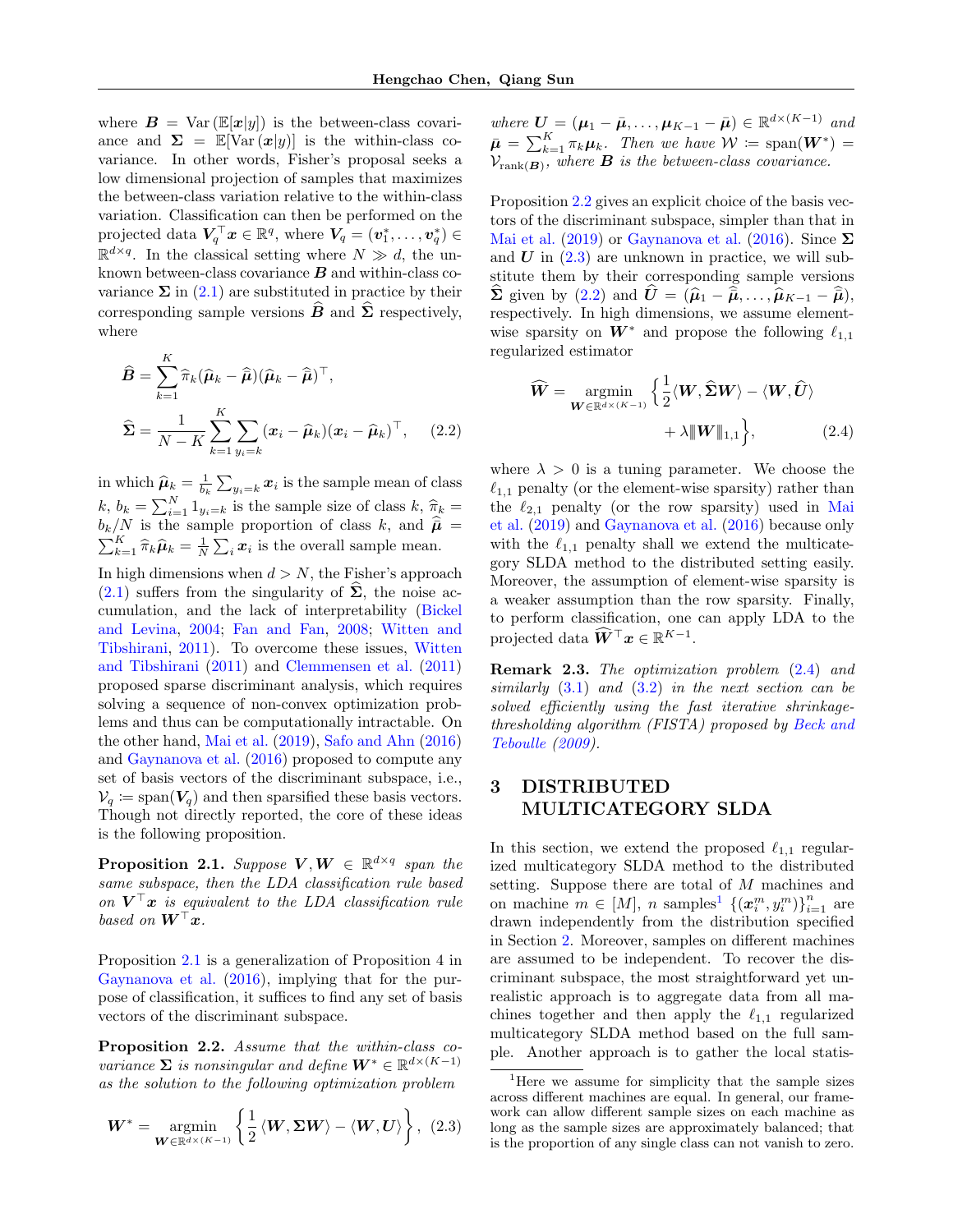tics  $\hat{\Sigma}^m$  and  $\hat{U}^m$  from all machines and then estimate  $W^*$  using [\(2.4\)](#page-2-5) with the aggregated statistics  $\widehat{\Sigma} = \frac{1}{M} \sum_{m=1}^{M} \widehat{\Sigma}^m$  and  $\widehat{U} = \frac{1}{M} \sum_{m=1}^{M} \widehat{U}^m$ . Although these two centralized methods usually give the best estimation and prediction performance, they are communication expensive, with communication cost  $\mathcal{O}(ndM)$ and  $\mathcal{O}(d^2M)$ , respectively. This motivates us to design a communication-efficient algorithm that achieves the same performance as the centralized SLDA.

We apply the communication-efficient surrogate likeli-hood framework [\(Jordan et al.,](#page-7-13) [2019\)](#page-7-13) to the multicategory SLDA method [\(2.4\)](#page-2-5) and obtain the distributed multicategory SLDA method (dmSLDA). The full algorithm is collected in Algorithm [1.](#page-3-3) Specifically, we

|                |  | Algorithm 1: Distributed multicategory |
|----------------|--|----------------------------------------|
| SLDA (dmSLDA). |  |                                        |

Input:  $\left\{(\boldsymbol{x}_i^m, y_i^m)\right\}_{i=1}^{n_m}, T$ Output:  $\widehat{W}$ 1 compute  $\widehat{\Sigma}^m$  and  $\widehat{U}^m$  for all m; 2 compute  $\widehat{W}_0$  as the solution to [\(3.1\)](#page-3-1);  $s$  for  $t$  in  $1:T$  do 4 send  $\widehat{W}_{t-1}$  to local machines; 5 compute  $\nabla \mathcal{L}_m(\widehat{W}_{t-1})$  on local machines; 6 send  $\nabla \mathcal{L}_m(\widehat{\mathbf{W}}_{t-1})$  back to the master machine; 7 compute  $\widehat{W}_t$  as the solution to [\(3.2\)](#page-3-2); 8 end **9** return  $\widehat{W} = \widehat{W}_{t^*}$  with  $t^* = \operatorname{argmin}_{0 \le t \le T} \widehat{e}_t$ ;

first compute the local estimators  $\widehat{\mathbf{\Sigma}}^m$  and  $\widehat{U}^m$ . Then we compute the initial estimator  $\widehat{W}_0$  on the master machine, which is set to be the first local machine without loss of generality, as the solution to the following  $\ell_{1,1}$  regularized optimization problem,

$$
\widehat{\boldsymbol{W}}_0 = \operatorname*{argmin}_{\boldsymbol{W} \in \mathbb{R}^{d \times (K-1)}} \left\{ \mathcal{L}_1(\boldsymbol{W}) + \lambda_0 \| \boldsymbol{W} \|_{1,1} \right\}, \qquad (3.1)
$$

where  $\lambda_0 > 0$  is a tuning parameter and  $\mathcal{L}_m(W)$  is the loss function on machine m given by

$$
\mathcal{L}_m(\boldsymbol{W}) = \frac{1}{2} \langle \boldsymbol{W}, \widehat{\mathbf{\Sigma}}^m \boldsymbol{W} \rangle - \langle \boldsymbol{W}, \widehat{\boldsymbol{U}}^m \rangle.
$$

At the tth iteration, we send the  $(t - 1)$ th estimator  $\widehat{W}_{t-1}$  to local machines, compute the gradients  $\nabla \mathcal{L}_m(\widehat{W}_{t-1})$  of the mth loss function  $\mathcal{L}_m(\cdot)$  at  $\widehat{W}_{t-1}$ , and then send these gradients back to the master machine. Then on the master machine, we compute the tth estimator by minimizing the following shifted  $\ell_{1,1}$ 

regularized objective function,

<span id="page-3-2"></span>
$$
\widehat{W}_t = \underset{\mathbf{W} \in \mathbb{R}^{d \times (K-1)}}{\operatorname{argmin}} \left\{ \mathcal{L}_1(\mathbf{W}) + \lambda_t \| \mathbf{W} \|_{1,1} \right. \n+ \left\langle \frac{1}{M} \sum_{m=1}^M \nabla \mathcal{L}_m(\widehat{\mathbf{W}}_{t-1}) - \nabla \mathcal{L}_1(\widehat{\mathbf{W}}_{t-1}), \mathbf{W} \right\rangle \right\}, \tag{3.2}
$$

where  $\lambda_t > 0$  is a tuning parameter. After repeating the procedure for  $T$  times, the dmSLDA algorithm returns  $\widehat{W} = \widehat{W}_{t^*}$  with  $t^* = \operatorname{argmin}_{0 \leq t \leq T}$ turns  $\mathbf{W} = \mathbf{W}_{t^*}$  with  $t^* = \operatorname{argmin}_{0 \leq t \leq T} \hat{e}_t$ , where  $\hat{e}_t = \sum_{m=2}^M \mathcal{L}_m(\widehat{\mathbf{W}}_t)$ . In other words, we choose the best estimator in  ${\{\hat{W}_t\}}_{t=0}^T$  in the sense that it minimizes the validation loss. Finally, one can perform classification based on the projected data  $\widehat{W}^{\top} x \in \mathbb{R}^{K-1}$ .

<span id="page-3-3"></span>Remark 3.1. The communication cost of the dm- $SLDA$  method is  $\mathcal{O}(dKM)$  since it only communicates the estimators  $\widehat{W}_t$  and the gradients  $\nabla \mathcal{L}_m(\widehat{W}_{t-1})$ . This is significantly smaller than that of the centralized methods, i.e.,  $\mathcal{O}(ndM)$  (communicate all raw data  $\{(x_i^m, y_i^m)\})$  or  $O(d^2M)$  (communicate local estimators  $\widehat{\mathbf{\Sigma}}^m$  and  $\widehat{\mathbf{U}}^m$ ), when  $K \ll d, n$ .

Remark 3.2. In numerical experiments, we propose to choose  $\lambda_t$  from a candidate set  $\Lambda_t$  by minimizing the validation loss  $\widehat{e}(\widehat{\mathbf{W}}_t) \coloneqq \sum_{m=2}^M \mathcal{L}_m(\widehat{\mathbf{W}}_t)$ , i.e., the loss on all other machines.

Remark 3.3. Since in general a few iterations suffice for the procedure to match the same accuracy of the centralized estimator [\(Jordan et al.,](#page-7-13) [2019\)](#page-7-13), we choose  $T = 3$  or 5 in practice.

# <span id="page-3-0"></span>4 STATISTICAL ANALYSIS

<span id="page-3-1"></span>In this section, we establish statistical properties ensuring that dmSLDA can achieve the performance of the centralized SLDA after a few rounds of communication. We prove this in two steps: first, we will establish a recursive estimation error bound, i.e., we upper bound the estimation error  $\|\widehat{W}_{t+1} - W^*\|$  in terms of the error in the previous round  $||\hat{W}_t - W^*||$ ; second, by applying this recursive estimation error bound iteratively, we can obtain an estimation error bound indicating that dmSLDA matches the performance of the centralized SLDA after a few rounds.

To begin with, we make a few assumptions. For the sake of simplicity, we consider a balanced setting de-fined below<sup>[2](#page-3-4)</sup>. In the balanced setting, the prior probability and the subsample size of each class are equal

<span id="page-3-4"></span><sup>&</sup>lt;sup>2</sup>If the balance assumption does not hold and some class has significantly small prior probability and subsample size, one may refer to literature related for imbalanced data, such as [Krawczyk](#page-7-19) [\(2016\)](#page-7-19) and the references therein.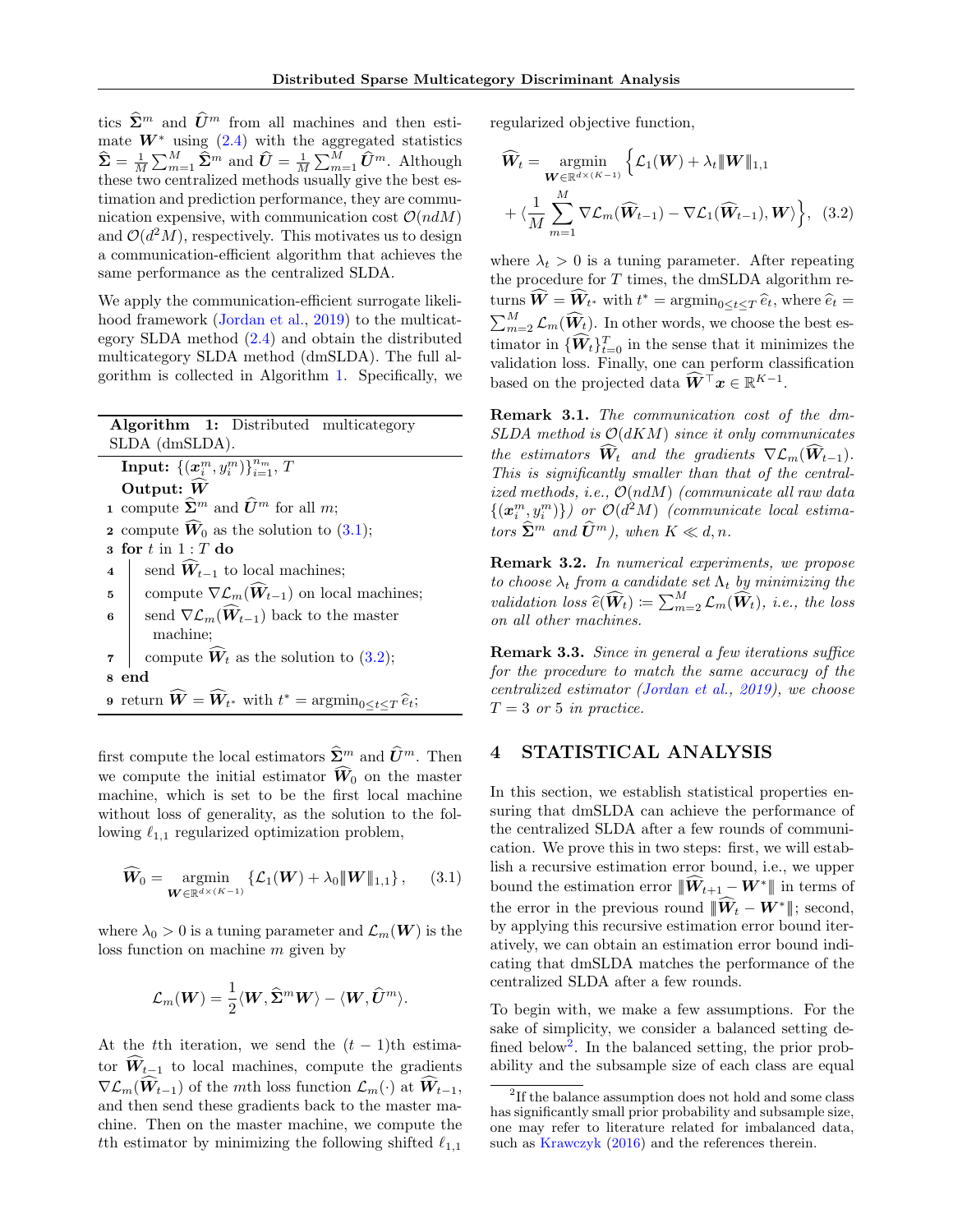across different classes and machines. Our framework does allow approximately balanced settings when the sample size proportions of any single class and any single machine do not vanish.

<span id="page-4-3"></span>Assumption 4.1 (Balanced). We assume all classes have equal prior probability, i.e.,  $\pi_k = \frac{1}{K}$ . Moreover, the subsample size of class k on machine m is assumed to be constant, denoted by b. Thus, the subsample size on a single machine is  $n = Kb$  and the full sample size is  $N = Mn$ .

Furthermore, we assume that the conditional distribution of x given  $y = k$  is sub-Gaussian with mean  $\mu_k$ and covariance  $\Sigma$ .

<span id="page-4-0"></span>Assumption 4.2 (sub-Gaussian). We assume that given  $y = k$ , the transformed variable  $z^k = \sum^{-1/2} (x \mu_k$ ) follows a sub-Gaussian distribution with mean **0** and covariance  $I_d$ . In particular, there exists some  $\sigma^2 > 0$  such that the following inequality holds,

$$
\mathbb{E}[e^{\lambda \langle \boldsymbol{v}, \boldsymbol{z}^k \rangle} \mid y = k] \leq e^{\frac{\lambda^2 \sigma^2}{2}}, \forall \lambda \in \mathbb{R}, \boldsymbol{v} \in \mathbb{R}^d, \|\boldsymbol{v}\|_2 = 1.
$$

Moreover, we assume a specific restricted eigenvalue (RE) condition on the population covariance matrix  $\Sigma$ , which is a common assumption in high-dimensional statistics [\(Cai and Liu,](#page-6-3) [2011;](#page-6-3) [Lee et al.,](#page-7-10) [2017;](#page-7-10) [Tian and](#page-7-17) [Gu,](#page-7-17) [2017;](#page-7-17) [Wang et al.,](#page-7-11) [2017\)](#page-7-11). First, given a subset  $\mathcal{A} \subset [d]$ , we define the cone  $\mathcal{C}(\mathcal{A}, 3) \subset \mathbb{R}^d$  as

$$
\mathcal{C}(\mathcal{A},3) = \left\{ \boldsymbol{\zeta} \in \mathbb{R}^d \mid \|\boldsymbol{\zeta}_{\mathcal{A}^c}\|_1 \leq 3 \|\boldsymbol{\zeta}_{\mathcal{A}}\|_1 \right\},\
$$

where  $\zeta_{\mathcal{A}} \in \mathbb{R}^d$  is  $\zeta$  with nonzeros restricted on the set  $\mathcal{A}, \text{ i.e., } \zeta_{\mathcal{A},i} = \zeta_i, \text{ if } i \in \mathcal{A}, \zeta_{\mathcal{A},i} = 0 \text{ otherwise; and } \zeta_{\mathcal{A}^c}$ is analogously defined. Then we assume  $\Sigma$  satisfies the  $RE(\kappa_0, s)$  condition for some constant  $\kappa_0 > 0$  and positive integer s, which is defined below.

<span id="page-4-1"></span>Assumption 4.3 (Restricted Eigenvalue). We assume that the covariance matrix  $\Sigma$  satisfies the  $RE(\kappa_0, s)$  condition, i.e., there exists some constant  $\kappa_0 > 0$  such that

$$
\boldsymbol{\zeta}^{\top} \boldsymbol{\Sigma} \boldsymbol{\zeta} \geq \kappa_0 \|\boldsymbol{\zeta}\|_2^2, \ \forall \boldsymbol{\zeta} \in \mathcal{C}(\mathcal{A}, 3), \ |\mathcal{A}| \leq s.
$$

Assumption [4.2](#page-4-0) and [4.3](#page-4-1) allow us to establish concentration inequalities for  $\hat{\Sigma}$  and  $\hat{U}$  as well as an RE condition on the sample covariance  $\hat{\Sigma}^1$ , which are stated in Lemmas [A.1](#page-9-0) and [A.4.](#page-10-0) We are ready to present our main theoretical results. We need to define the shifted loss function  $\mathcal{L}_1(\boldsymbol{W},\boldsymbol{W}_t)$  as follows,

$$
\widetilde{\mathcal{L}}_1(\mathbf{W}, \widehat{\mathbf{W}}_t) = \mathcal{L}_1(\mathbf{W}) + \langle \frac{1}{M} \sum_{m=1}^{M} \nabla \mathcal{L}_m(\widehat{\mathbf{W}}_t) - \nabla \mathcal{L}_1(\widehat{\mathbf{W}}_t), \mathbf{W} \rangle.
$$
\n(4.1)

We establish in Lemma [4.4](#page-4-2) an upper bound on the  $\ell_{\infty,\infty}$  norm  $\|\nabla \widetilde{\mathcal{L}}_1(\boldsymbol{W}^*, \widehat{\boldsymbol{W}}_t)\|_{\infty,\infty}$  of the gradient of the shifted loss function at  $W^*$ , which suggests an appropriate choice of the tuning parameter  $\lambda_{t+1}$ .

<span id="page-4-2"></span>**Lemma 4.4.** Suppose Assumptions  $4.1$  and  $4.2$  hold and  $\sup_i \Sigma_{ij} \leq c_0$  for some constant  $c_0$ , then there exist some universal contants  $c_1$  and  $c_2$  such that

$$
\|\nabla \widetilde{\mathcal{L}}_1(\boldsymbol{W}^*, \widehat{\boldsymbol{W}}_t)\|_{\infty,\infty} \leq a_n + b_n \|\widehat{\boldsymbol{W}}_t - \boldsymbol{W}^*\|_{1,1},
$$

holds for all t with probability at least  $1 - 2\delta$ , where

$$
a_n = c_1 \sqrt{\frac{\log(dM/\delta)}{N}} \|\mathbf{W}^*\|_{1,1}
$$

$$
+ c_2 \sqrt{\frac{K \log(dMK/\delta)}{N}}, \qquad (4.2)
$$

<span id="page-4-7"></span><span id="page-4-6"></span>
$$
b_n = 2c_1 \sqrt{\frac{\log(dM/\delta)}{n}}.\t(4.3)
$$

The  $\ell_{1,1}$  regularization parameter  $\lambda_{t+1}$  is set as twice the upper bound in Lemma [4.4,](#page-4-2) i.e.,

<span id="page-4-4"></span>
$$
\lambda_{t+1} = 2a_n + 2b_n \|\widehat{W}_t - W^*\|_{1,1}.
$$
 (4.4)

Although the right hand side of [\(4.4\)](#page-4-4) involves the oracle matrix  $W^*$  and thus unknown, it however suggests how to tune the parameter in practice. For example, the parameter  $\lambda_{t+1}$  should decrease as the estimation error  $\Vert \widetilde{W}_t - W^* \Vert_{1,1}$  goes down during iterations. Next, with this specific choice of parameter  $\lambda_{t+1}$ , we establish in Theorem [4.5](#page-4-5) a recursive estimation error bound connecting the estimation error  $\|\widehat{W}_{t+1} - W^*\|$  to that of the previous iteration  $\|\widehat{W}_t - W^*\|$ , where the norm is the  $\ell_{1,1}$  or  $\ell_{2,2}$  norm.

<span id="page-4-5"></span>**Theorem 4.5.** Suppose that Assumptions  $\angle 4.1$ ,  $\angle 4.2$ , and [4.3](#page-4-1) hold,  $\sup_i \Sigma_{ij} \le c_0$  for some constant  $c_0$ , and the regularization parameter  $\lambda_{t+1}$  is set as in [\(4.4\)](#page-4-4), then there exist some universal constants  $c_1, c_2, c_3$  such that for  $n \geq c_3 s \log(d/\delta)$ , the recursive estimation error bounds

$$
\begin{aligned}\n\|\widehat{\mathbf{W}}_{t+1} - \mathbf{W}^* \|_{2,2} &\leq \frac{48 a_n \sqrt{s}}{\kappa_0} \\
&+ \frac{48 b_n \sqrt{s}}{\kappa_0} \| \widehat{\mathbf{W}}_t - \mathbf{W}^* \|_{1,1}, \\
\|\widehat{\mathbf{W}}_{t+1} - \mathbf{W}^* \|_{1,1} &\leq \frac{192 a_n s}{\kappa_0} \\
&+ \frac{192 b_n s}{\kappa_0} \| \widehat{\mathbf{W}}_t - \mathbf{W}^* \|_{1,1},\n\end{aligned}
$$

hold for all t with probability at least  $1-3\delta$ , where  $a_n$ and  $b_n$  are given by  $(4.2)$  and  $(4.3)$ , respectively, and  $s = |\mathcal{S}|$  is the cardinality of the support S of  $W^*$ .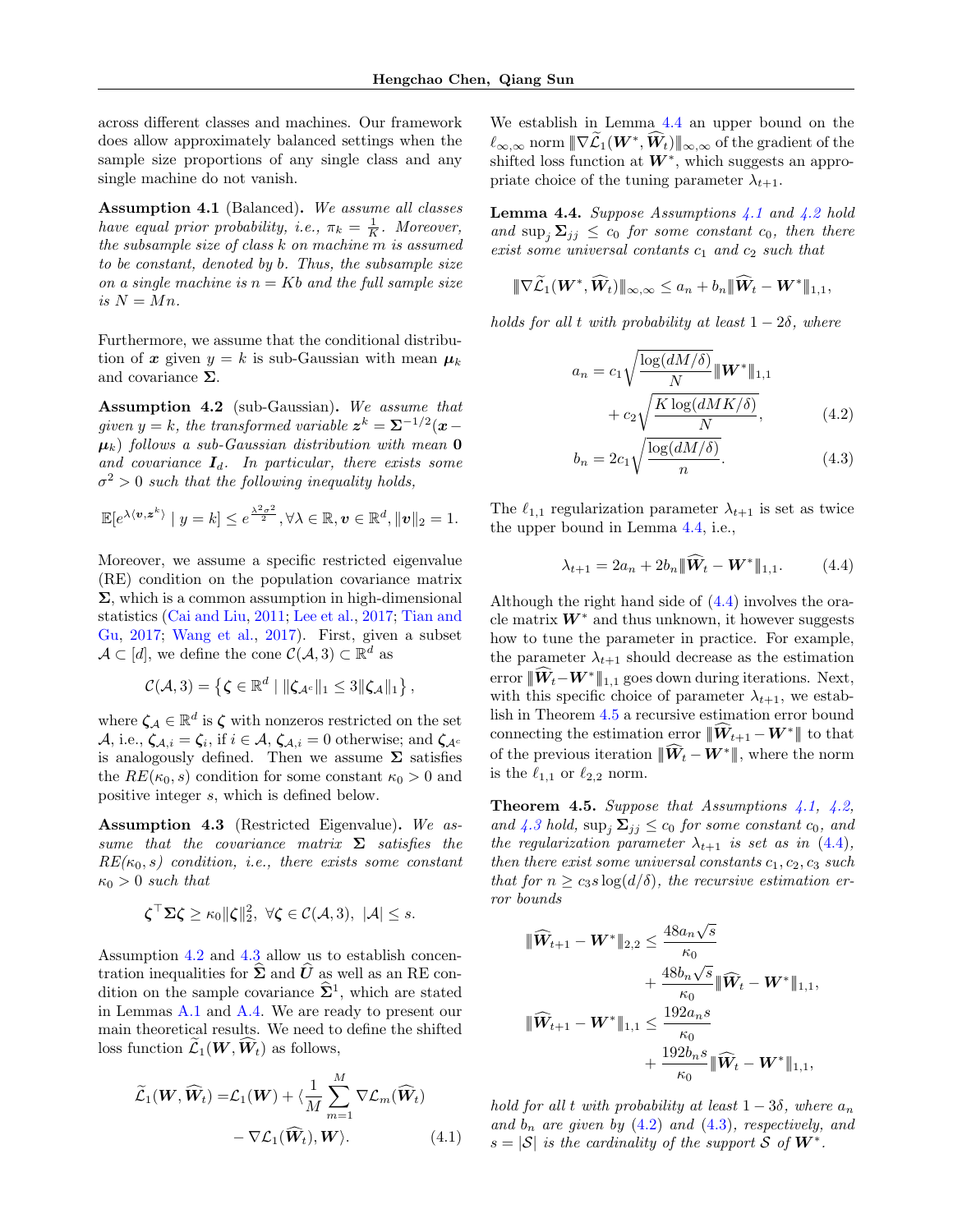Distributed Sparse Multicategory Discriminant Analysis



<span id="page-5-2"></span>Figure 1: The top plots show the mean and the standard deviation of  $\ell_{2,2}$  estimation error for dmSLDA, local SLDA, and centralized SLDA over 40 repetitions for different  $\sigma$ , b and M. The bottom plots show the averaged MCR on the testing data for all four methods over 40 repetitions.

Theorem [4.5](#page-4-5) upper bounds the  $(t + 1)$ <sup>th</sup> estimation error  $\Vert \widehat{W}_{t+1} - W^* \Vert_{1,1}$  by a linear function of the t<sup>th</sup> estimation error  $\|\widehat{W}_t - W^*\|_{1,1}$ . Thus by applying Theorem [4.5](#page-4-5) iteratively, we can bound  $\|\widehat{W}_{t+1} - W^*\|$ in terms of the size of the local estimation error  $|\!|\hat{W}_0-\rangle$  $W^*$ ∥.

<span id="page-5-1"></span>Theorem 4.6. Assume that the conditions in Theo-rem [4.5](#page-4-5) hold and the regularization parameter  $\lambda_{t+1}$  is set as in [\(4.4\)](#page-4-4), then there exist some universal constants  $c_1, c_2, c_3$  such that for  $n \geq c_3 s \log(d/\delta)$ , the estimation error bounds

$$
\begin{aligned}\n\|\widehat{\boldsymbol{W}}_{t+1}-\boldsymbol{W}^*\|_{1,1} &\leq \frac{\mathfrak{a}(1-\mathfrak{b}^{t+1})}{1-\mathfrak{b}} \\
&+ \mathfrak{b}^{t+1} \|\widehat{\boldsymbol{W}}_0-\boldsymbol{W}^*\|_{1,1}, \\
\|\widehat{\boldsymbol{W}}_{t+1}-\boldsymbol{W}^*\|_{2,2} &\leq \frac{\mathfrak{a}(1-\mathfrak{b}^{t+1})}{4\sqrt{s}(1-\mathfrak{b})} \\
&+ \frac{\mathfrak{b}^{t+1}}{4\sqrt{s}}\|\widehat{\boldsymbol{W}}_0-\boldsymbol{W}^*\|_{1,1},\n\end{aligned}
$$

hold with probablity at least  $1-3\delta$ , where  $\mathfrak{a} = \frac{192a_n s}{\kappa_0}$ and  $\mathfrak{b} = \frac{192b_ns}{\kappa_0}.$ 

Theorem [4.6](#page-5-1) provides theoretical guarantees that dm-SLDA performs as well as the centralized SLDA in terms of the estimation accuracy. To see that, we observe that the coefficient  $\mathfrak{b} < 1$  when the local sample size  $n$  is sufficiently large and thus the terms involving  $\mathfrak{b}^{t+1}$  are negligible after a few (logarithmic) iterations.

In other words, the estimation error for sufficiently large  $t$  satisfies

$$
|\!|\!| \widehat {\boldsymbol W}_{t+1} - {\boldsymbol W}^* |\!|\!|_{2,2} \lesssim \sqrt{\frac{s \log(dM)}{N}},
$$

which is the same as that of the centralized method.

## <span id="page-5-0"></span>5 NUMERICAL STUDIES

In this section, we conduct numerical studies to futher back up our methodology and theory. The R code is released [here.](https://github.com/HengchaoChen/dmSLDA.git)

#### 5.1 dmSLDA

In this subsection, we conduct numerical simulations to illustrate the theoretical results in Section [4.](#page-3-0) Four methods are implemented and compared: the dmSLDA, the local SLDA  $(W_0)$ , the centralized  $\text{SLDA }(\widehat{W} \text{ based on } \widehat{\Sigma} = \frac{1}{M} \sum_{m=1}^{M} \widehat{\Sigma}^m \text{ and } \widehat{U} = \frac{1}{M} \sum_{m=1}^{M} \widehat{U}^m$ , and the oracle  $(W^*)$ . For the dm-SLDA, we set  $T = 3$  as the maximum rounds of communication. In the experiments, we fix the number of classes  $K = 3$ , the dimension  $d = 400$ , and the classconditional means  $\mu_1 = (-2, -2, -2, 0, \dots, 0)^\top$ ,  $\mu_2 =$  $(0, 0, 0, 2, 2, 2, 0, \ldots, 0)^\top$ , and  $\boldsymbol{\mu}_3 = (0, \ldots, 0)^\top$ . The class-conditional covariance  $\Sigma$  is set as  $\Sigma_{ij} = \sigma^{|i-j|}$ for all  $1 \leq i \leq j \leq d$ , where  $\sigma \in \{0, 0.5, 0.8\}$  gives three different settings and  $0^0 = 1$  by convention. We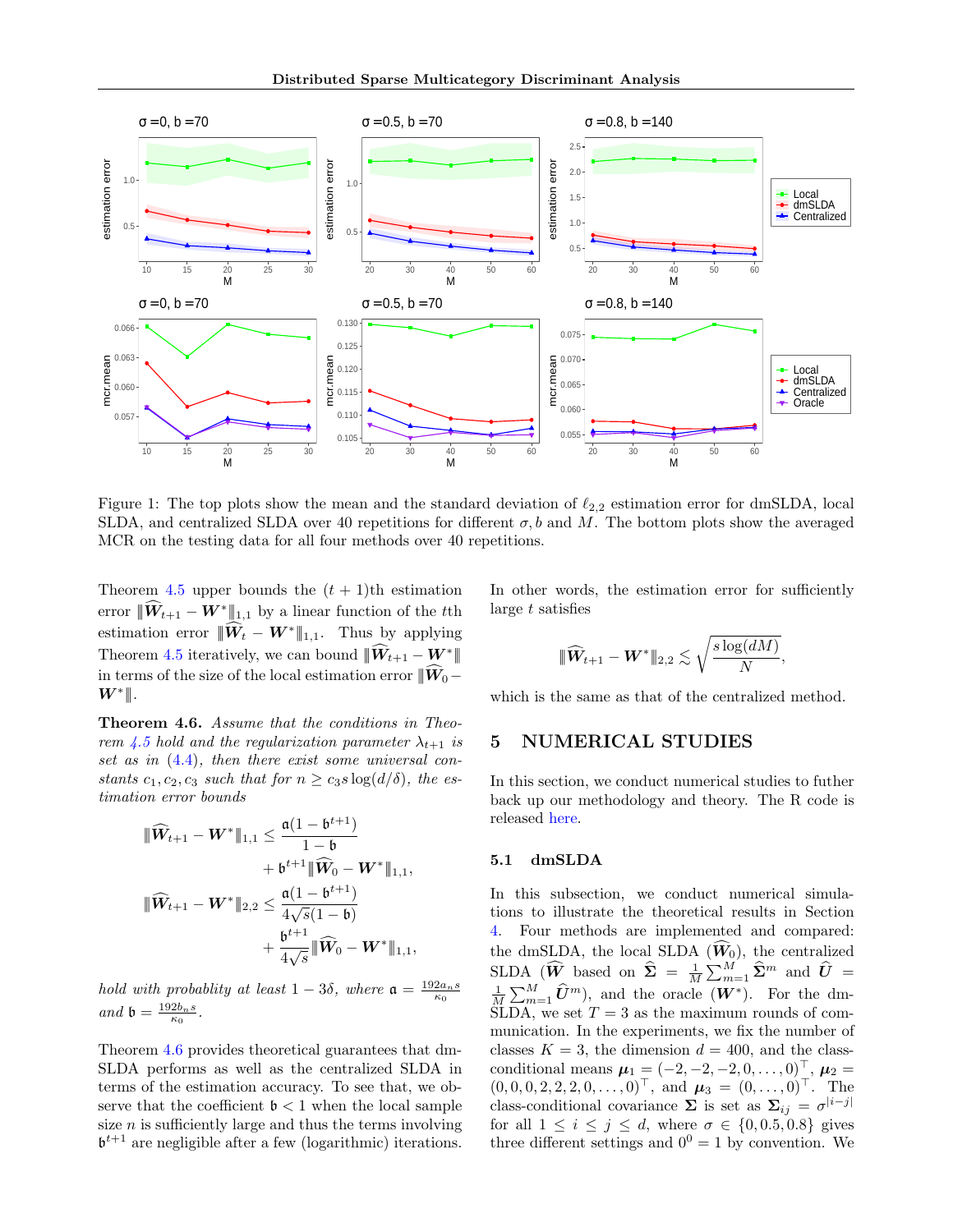set the subsample size  $b = 70$  of each class on one machine when  $\sigma \in \{0, 0.5\}$  and set  $b = 140$  when  $\sigma = 0.8$ <sup>[3](#page-6-7)</sup> Let the number of machines  $M$  vary from 20 to 60 by an increment of 10. For each setting, i.e.,  $(\sigma, b) \in$  $\{(0, 70), (0.5, 70), (0.8, 140)\}\$ and  $M \in \{20, 30, \ldots, 60\},\$ we repeat the following procedure 40 times. First, we generate the training data  $\{\boldsymbol{x}_{kj}^{m}\}_{j=1}^{b}$  of class  $k$  on machine m and the testing data  ${x_{kj}}_{j=1}^{300}$  of class k from  $\mathcal{N}(\boldsymbol{\mu}_k, \boldsymbol{\Sigma})$  independently. Once the data are generated, we estimate the transformation matrix  $W^*$  based on the training data and then compute both the  $\ell_{2,2}$  estimation error  $||\hat{\boldsymbol{W}} - \boldsymbol{W}^*||_{2,2}$  and the misclassification rate (MCR) based on the testing data. The results are displayed in Figure [1.](#page-5-2)

It can be seen from Figure [1](#page-5-2) that in all settings, the  $\ell_{2,2}$  estimation error of the dmSLDA is close to that of the centralized SLDA, which is much smaller than that of the local SLDA, as implied by Theorem [4.6.](#page-5-1) Moreover, the averaged MCR of the centralized SLDA is almost equal to that of the oracle SLDA, to which the averaged MCR of the dmSLDA is comparable. They all outperform the local SLDA in terms of the averaged MCR. The rationale behind this phenomenon is that a more accurate estimator of  $W^*$  leads to a better linear discriminant classifier.

### 5.2 Binary Classification

In this subsection, we compare the dmSLDA method with other distributed classifiers in the literature. To the best of our knowledge, dmSLDA is the first distributed multicategorical classifier for high dimensional data. Thus, we restrict our experiments to the binary setting. Specifically, we compare dmSLDA with the Centralized SLDA (Cen.SLDA) and two other distributed binary classifiers, the divide-and-conquer SLDA (dSLDA) method proposed by [Tian and Gu](#page-7-17)  $(2017)$  and the divide-and-conquer  $\ell_1$  SVM (dSVM) method proposed by [Lian and Fan](#page-7-16) [\(2018\)](#page-7-16). We adopt the following binary balanced setting:  $K = 2, d = 200$ ,  $b = 200, \ \boldsymbol{\Sigma}_{ij} = 0.8^{|i-j|}, \ \boldsymbol{\mu}_1 = (\mathrm{rep}(0.5, 10), 0, \ldots),$  $\mu_2 = -\mu_1$  and  $M \in \{5, 10, 15, 20, 30\}$ . For each setting, we generate the training data  $\{x_{kj}^m\}_{j=1}^b$  of class k on machine m and the testing data  $\{\boldsymbol{x}_{kj}\}_{j=1}^{300}$  of class k from  $\mathcal{N}(\mu_k, \Sigma)$  independently and then implement all four methods. The whole procedure is repeated 40 times and the averaged misclassification rates (MCR) are reported in Figure [2.](#page-6-8) It turns out that dmSLDA, dSLDA and Cen.SLDA are comparable and all these three methods outperform dSVM.



<span id="page-6-8"></span>Figure 2: Comparsion between dSVM, dSLDA, dm-SLDA, and Cen.SLDA. The averaged misclassification rate is computed over 40 repetitions.

### <span id="page-6-5"></span>6 DISCUSSION

In this paper, we propose an  $\ell_{1,1}$  regularized multicategory SLDA method and extend it to the distributed setting when data are stored across multiple sites. We establish statistical properties ensuring that the distributed sparse multicategory LDA performs as good as the centralized sparse LDA after a few rounds of communications. Here we assume the data points follow sub-Gaussian distributions. It is possible to extend the current framework to deal with heavy-tailed data or data with adversarial contamination. We leave this to future work.

#### References

- <span id="page-6-6"></span>Beck, A. and Teboulle, M. (2009). A fast iterative shrinkage-thresholding algorithm for linear inverse problems. SIAM journal on imaging sciences, 2(1):183–202.
- <span id="page-6-2"></span>Bickel, P. J. and Levina, E. (2004). Some theory for Fisher's linear discriminant function, 'naive Bayes', and some alternatives when there are many more variables than observations. *Bernoulli*,  $10(6):989$  – 1010.
- <span id="page-6-0"></span>Bickel, P. J. and Levina, E. (2008). Regularized estimation of large covariance matrices. The Annals of Statistics, 36(1):199–227.
- <span id="page-6-3"></span>Cai, T. and Liu, W. (2011). A direct estimation approach to sparse linear discriminant analysis. Journal of the American statistical association, 106(496):1566–1577.
- <span id="page-6-4"></span>Clemmensen, L., Hastie, T., Witten, D., and Ersbøll, B. (2011). Sparse discriminant analysis. Technometrics, 53(4):406–413.
- <span id="page-6-1"></span>Fan, J. and Fan, Y. (2008). High-dimensional classification using features annealed independence rules. The Annals of Statistics, 36(6):2605–2637.

<span id="page-6-7"></span><sup>&</sup>lt;sup>3</sup>When  $\sigma$  increases,  $\kappa_0$  decreases and thus we need a larger subsample size.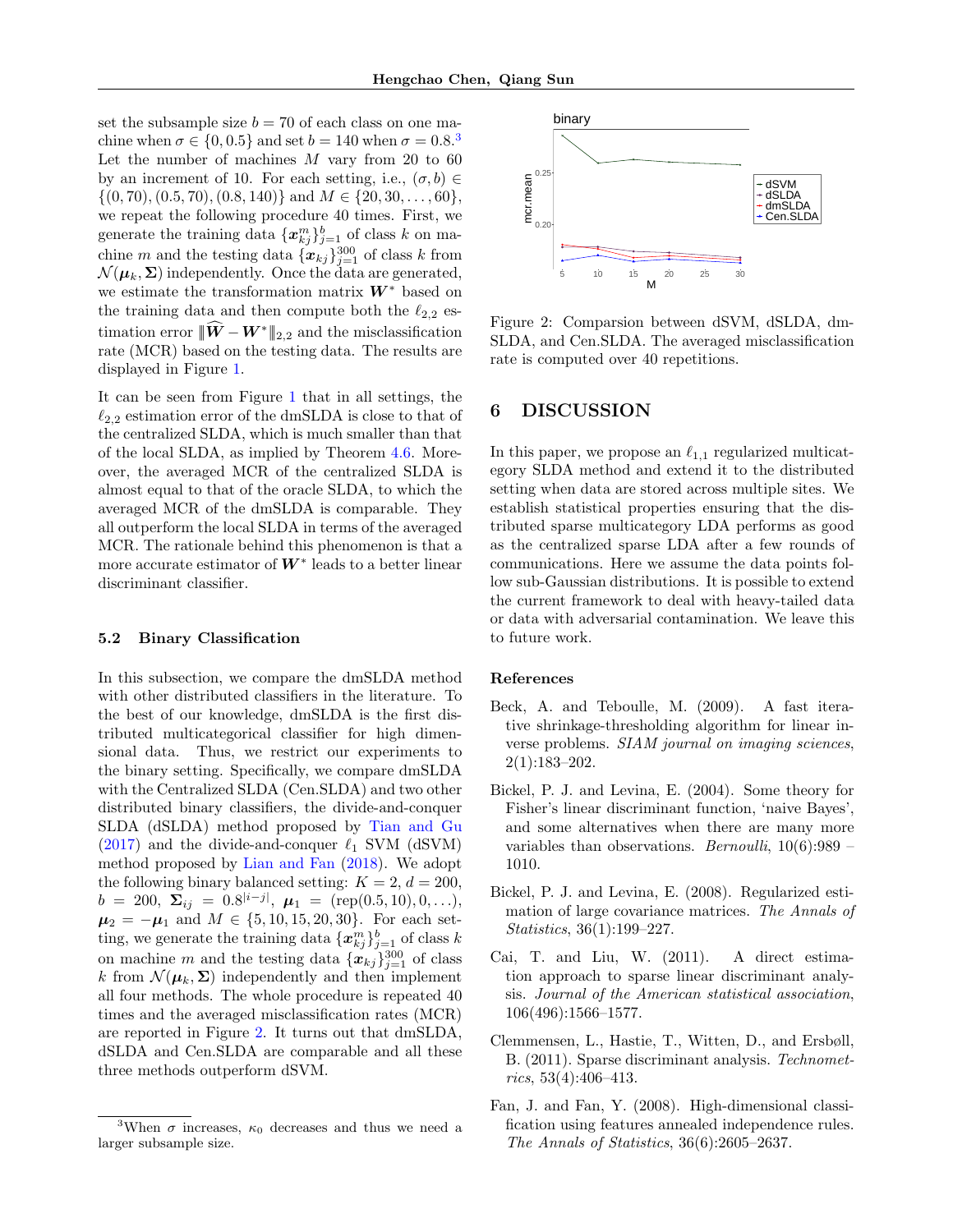- <span id="page-7-3"></span>Fan, J., Feng, Y., and Tong, X. (2012). A road to classification in high dimensional space: the regularized optimal affine discriminant. Journal of the Royal Statistical Society: Series B (Statistical Methodology), 74(4):745–771.
- <span id="page-7-12"></span>Fan, J., Wang, D., Wang, K., and Zhu, Z. (2019). Distributed estimation of principal eigenspaces. The Annals of Statistics, 47(6):3009–3031.
- <span id="page-7-9"></span>Gaynanova, I., Booth, J. G., and Wells, M. T. (2016). Simultaneous sparse estimation of canonical vectors in the  $p \gg n$  setting. Journal of the American Statistical Association, 111(514):696–706.
- <span id="page-7-0"></span>Hand, D. J. (2006). Classifier technology and the illusion of progress. Statistical science, 21(1):1–14.
- <span id="page-7-18"></span>Hastie, T., Tibshirani, R., and Friedman, J. (2009). The Elements of Statistical Learning: Data Mining, Inference, and Prediction. Springer, Berlin, 2 edition.
- <span id="page-7-13"></span>Jordan, M. I., Lee, J. D., and Yang, Y. (2019). Communication-efficient distributed statistical inference. Journal of the American Statistical Association, 114(526):668–681.
- <span id="page-7-14"></span>Kokiopoulou, E. and Frossard, P. (2010). Distributed classification of multiple observation sets by consensus. IEEE Transactions on Signal Processing, 59(1):104–114.
- <span id="page-7-19"></span>Krawczyk, B. (2016). Learning from imbalanced data: open challenges and future directions. Progress in Artificial Intelligence, 5(4):221–232.
- <span id="page-7-10"></span>Lee, J. D., Liu, Q., Sun, Y., and Taylor, J. E. (2017). Communication-efficient sparse regression. The Journal of Machine Learning Research, 18(1):115– 144.
- <span id="page-7-16"></span>Lian, H. and Fan, Z. (2018). Divide-and-conquer for debiased l1-norm support vector machine in ultrahigh dimensions. Journal of Machine Learning Research, 18:1–26.
- <span id="page-7-7"></span>Mai, Q., Yang, Y., and Zou, H. (2019). Multiclass sparse discriminant analysis. Statistica Sinica, 29(1):97–111.
- <span id="page-7-4"></span>Mai, Q., Zou, H., and Yuan, M. (2012). A direct approach to sparse discriminant analysis in ultra-high dimensions. Biometrika, 99(1):29–42.
- <span id="page-7-1"></span>Michie, D., Spiegelhalter, D. J., Taylor, C. C., and Campbell, J., editors (1994). Machine Learning, Neural and Statistical Classification. Ellis Horwood, Chichester.
- <span id="page-7-21"></span>Pilanci, M. and Wainwright, M. J. (2015). Randomized sketches of convex programs with sharp guarantees. IEEE Transactions on Information Theory, 61(9):5096–5115.
- <span id="page-7-6"></span>Qiao, Z., Zhou, L., and Huang, J. Z. (2009). Sparse linear discriminant analysis with applications to high dimensional low sample size data. International Journal of Applied Mathematics, 39(1):48–60.
- <span id="page-7-20"></span>Rudelson, M. and Zhou, S. (2013). Reconstruction from anisotropic random measurements. IEEE transactions on information theory, 59(6):3434– 3447.
- <span id="page-7-8"></span>Safo, S. E. and Ahn, J. (2016). General sparse multiclass linear discriminant analysis. Computational Statistics & Data Analysis, 99:81–90.
- <span id="page-7-5"></span>Shao, J., Wang, Y., Deng, X., and Wang, S. (2011). Sparse linear discriminant analysis by thresholding for high dimensional data. The Annals of statistics, 39(2):1241–1265.
- <span id="page-7-17"></span>Tian, L. and Gu, Q. (2017). Communication-efficient distributed sparse linear discriminant analysis. In Artificial Intelligence and Statistics, volume 54, pages 1178–1187. PMLR.
- <span id="page-7-22"></span>Wainwright, M. J. (2019). High-dimensional statistics: A non-asymptotic viewpoint, volume 48. Cambridge University Press.
- <span id="page-7-11"></span>Wang, J., Kolar, M., Srebro, N., and Zhang, T. (2017). Efficient distributed learning with sparsity. In International Conference on Machine Learning, volume 70, pages 3636–3645. PMLR.
- <span id="page-7-15"></span>Wang, X., Yang, Z., Chen, X., and Liu, W. (2019). Distributed inference for linear support vector machine. Journal of Machine Learning Research, 20:1– 41.
- <span id="page-7-2"></span>Witten, D. M. and Tibshirani, R. (2011). Penalized classification using fisher's linear discriminant. Journal of the Royal Statistical Society: Series B (Statistical Methodology), 73(5):753–772.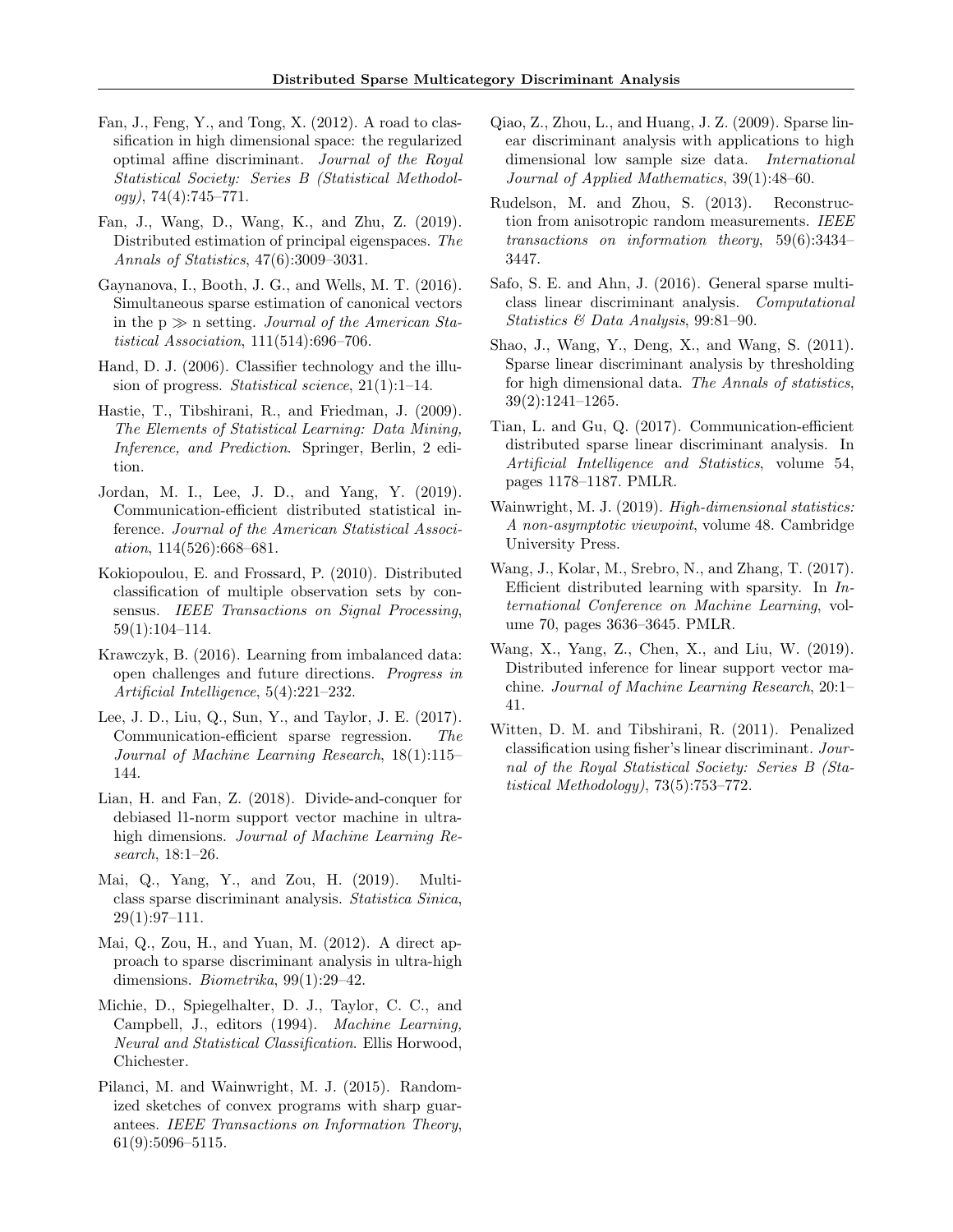# Supplementary Material: Distributed Sparse Multicategory Discriminant Analysis

# A PROOF OF MAIN RESULTS

### A.1 Proof of Proposition [2.1](#page-2-1)

Proof of Proposition [2.1.](#page-2-1) Since  $V, W \in \mathbb{R}^{d \times q}$  span the same subspace, there exists an invertible matrix  $R \in$  $\mathbb{R}^{q \times q}$  such that  $V = WR$ . The remaining proof follows the same argument of Proposition 4 in [Gaynanova et al.](#page-7-9) [\(2016\)](#page-7-9), while we note that the generalization of the orthogonal matrix  $R$  to the general invertible matrix  $R$  does not affect the proof.  $\Box$ 

### A.2 Proof of Proposition [2.2](#page-2-2)

Proof of Proposition [2.2.](#page-2-2) Since  $\Sigma$  is invertible, the optimization problem [\(2.3\)](#page-2-3) has a closed form solution  $W^* =$  $\Sigma^{-1}U$ . The core of the proof lies in the decomposition of the between-class covariance matrix  $B = UPU^{\top}$  for some symmetric positive definite matrix  $\boldsymbol{P} \in \mathbb{R}^{(K-1)\times (K-1)}$ . By definition,

$$
B = \sum_{k=1}^{K} \pi_k (\mu_k - \bar{\mu}) (\mu_k - \bar{\mu})^{\top}
$$
  
= 
$$
\sum_{k=1}^{K-1} \pi_k (\mu_k - \bar{\mu}) (\mu_k - \bar{\mu})^{\top} + \frac{1}{\pi_K} (\sum_{k=1}^{K-1} \pi_k (\mu_k - \bar{\mu})) (\sum_{k=1}^{K-1} \pi_k (\mu_k - \bar{\mu}))^{\top},
$$

where the second equality holds since  $\pi_K(\mu_K - \bar{\mu}) = -\sum_{k=1}^{K-1} \pi_k(\mu_k - \bar{\mu})$ . Then we can write  $\mathbf{B} = \mathbf{U} \mathbf{P} \mathbf{U}^{\top}$ , with  $\boldsymbol{P} \in \mathbb{R}^{(K-1)\times (K-1)}$  given by

$$
\boldsymbol{P} = \text{diag}(\pi_1, \ldots, \pi_{K-1}) + \frac{1}{\pi_K} (\pi_1, \ldots, \pi_{K-1})^\top (\pi_1, \ldots, \pi_{K-1}).
$$

Note that P is a symmetric positive definite matrix. Then we study the relationship between  $W^*$  and discriminant vectors  $\{v_k^*\}_{k=1}^q$  solved by Fisher's reduced rank LDA problem [\(2.1\)](#page-1-1), where  $q = \text{rank}(B)$ . Let  $A = \Sigma^{-1/2} UPU^{\top} \Sigma^{-1/2}$ , then the Fisher's reduced rank LDA problem can be transformed into a generalized eigenvalue problem

<span id="page-8-0"></span>
$$
\widetilde{\mathbf{v}}_k^* = \underset{\widetilde{\mathbf{v}}_k \in \mathbb{R}^d}{\operatorname{argmax}} \frac{\widetilde{\mathbf{v}}_k^\top \mathbf{A} \widetilde{\mathbf{v}}_k}{\widetilde{\mathbf{v}}_k^\top \widetilde{\mathbf{v}}_k},
$$
\n
$$
\text{s.t.} \quad \widetilde{\mathbf{v}}_k^\top \widetilde{\mathbf{v}}_j = 0, \quad \forall 1 \le j \le k \le q,
$$
\n
$$
(A.1)
$$

where  $\widetilde{\mathbf{v}}_k^* = \mathbf{\Sigma}^{1/2} \mathbf{v}_k^*$ . Since  $\text{rank}(\mathbf{A}) = \text{rank}(\mathbf{B}) = q$ , the matrix  $\mathbf{A}$  can be orthogonally diagonalized as

$$
\boldsymbol{A} = \boldsymbol{Q} \text{diag}(\lambda_1, \ldots, \lambda_q, 0, \ldots, 0) \boldsymbol{Q}^\top,
$$

where  $\mathbf{Q} = (\mathbf{a}_1, \dots, \mathbf{a}_d) \in \mathbb{R}^{d \times d}$  is an orthogonal matrix and  $\lambda_1 \geq \cdots \geq \lambda_q > 0$ . Then the solution to the problem  $(A.1)$  is  $(\tilde{\mathbf{v}}_1^*, \ldots, \tilde{\mathbf{v}}_q^*) = (\mathbf{a}_1, \ldots, \mathbf{a}_q)$  and thus the solution to the Fisher's reduced rank problem  $(2.1)$  is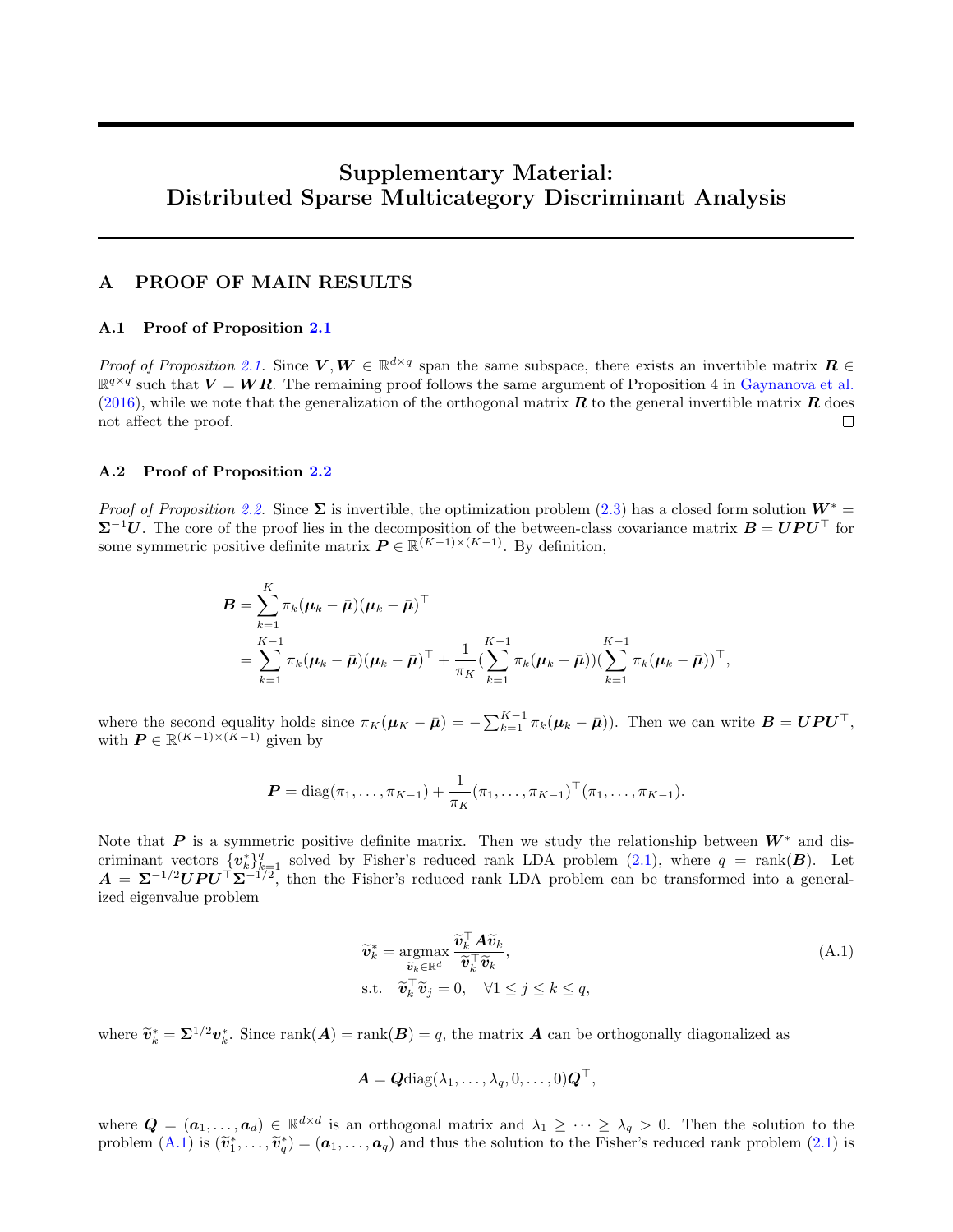$V_q=(v_1^*,\ldots,v_q^*)=\Sigma^{-1/2}(\boldsymbol{a}_1,\ldots,\boldsymbol{a}_q).$  As a result, we can express the linear subspace  $\mathcal{V}_q\coloneqq\text{span}(\boldsymbol{V}_q)$  as

$$
\mathcal{V}_q = \text{span}(\mathbf{\Sigma}^{-1/2}(\boldsymbol{a}_1, \dots, \boldsymbol{a}_q))
$$
  
\n
$$
\stackrel{\text{(i)}}{=} \text{span}(\mathbf{\Sigma}^{-1/2}(\sqrt{\lambda_1} \boldsymbol{a}_1, \dots, \sqrt{\lambda_q} \boldsymbol{a}_q))
$$
  
\n
$$
\stackrel{\text{(ii)}}{=} \text{span}(\mathbf{\Sigma}^{-1/2} \boldsymbol{A})
$$
  
\n
$$
\stackrel{\text{(iii)}}{=} \text{span}(\mathbf{\Sigma}^{-1/2}(\mathbf{\Sigma}^{-1/2} \boldsymbol{U} \boldsymbol{P}^{1/2}))
$$
  
\n
$$
\stackrel{\text{(iv)}}{=} \text{span}(\mathbf{\Sigma}^{-1} \boldsymbol{U}) = \text{span}(\boldsymbol{W}^*),
$$

where (i) holds since  $\lambda_1 \geq \cdots \geq \lambda_q > 0$ , (ii) holds since  $\text{span}(\sqrt{\lambda_1}a_1,\ldots,\sqrt{\lambda_q}a_q) = \text{span}(A)$ , (iii) holds since  $\text{span}(\mathbf{A}) = \text{span}(\mathbf{\Sigma}^{-1/2}\mathbf{U}\mathbf{P}^{1/2}),$  and (iv) holds since  $\mathbf{P}^{1/2}$  is invertible.  $\Box$ 

### A.3 Proof of Lemma [4.4](#page-4-2)

*Proof of Lemma [4.4.](#page-4-2)* Taking derivative of the shifted loss function  $\widetilde{\mathcal{L}}_1(\bm{W},\widehat{\bm{W}}_t)$  with respect to the first entity at  $W^*$ , we get

$$
\nabla \widetilde{\mathcal{L}}_1(\boldsymbol{W}^*, \widehat{\boldsymbol{W}}_t) = \nabla \mathcal{L}_1(\boldsymbol{W}^*) + \frac{1}{M} \sum_{m=1}^M \nabla \mathcal{L}_m(\widehat{\boldsymbol{W}}_t) - \nabla \mathcal{L}_1(\widehat{\boldsymbol{W}}_t)
$$
  
= 
$$
\frac{1}{M} \sum_{m=1}^M \nabla \mathcal{L}_m(\boldsymbol{W}^*) + \nabla \mathcal{L}_1(\boldsymbol{W}^*) - \nabla \mathcal{L}_1(\widehat{\boldsymbol{W}}_1) + \frac{1}{M} \sum_{m=1}^M (\nabla \mathcal{L}_m(\widehat{\boldsymbol{W}}_t) - \nabla \mathcal{L}_m(\boldsymbol{W}^*)),
$$

where the second equality is obtained by adding and subtracting a term  $\frac{1}{M} \nabla \mathcal{L}_m(\mathbf{W}^*)$ . By definition of  $\mathcal{L}_m(\cdot)$ , we have

$$
\nabla \widetilde{\mathcal{L}}_1(\boldsymbol{W}^*, \widehat{\boldsymbol{W}}_t) = \frac{1}{M} \sum_{m=1}^M \nabla \mathcal{L}_m(\boldsymbol{W}^*) + (\widehat{\boldsymbol{\Sigma}}^1 - \boldsymbol{\Sigma})(\boldsymbol{W}^* - \widehat{\boldsymbol{W}}_t) + \frac{1}{M} \sum_{m=1}^M (\widehat{\boldsymbol{\Sigma}}^m - \boldsymbol{\Sigma})(\widehat{\boldsymbol{W}}_t - \boldsymbol{W}^*).
$$

Thus, by the triangle inequality, we have

$$
\begin{split} \|\nabla \widetilde{\mathcal{L}}_1(\mathbf{W}^*, \widehat{\mathbf{W}}_t) \|_{\infty,\infty} &\leq \|\frac{1}{M} \sum_{m=1}^M \nabla \mathcal{L}_m(\mathbf{W}^*) \|_{\infty,\infty} \\ &+ \left( \|\widehat{\boldsymbol{\Sigma}}^1 - \boldsymbol{\Sigma} \|_{\infty,\infty} + \frac{1}{M} \sum_{m=1}^M \|\widehat{\boldsymbol{\Sigma}}^m - \boldsymbol{\Sigma} \|_{\infty,\infty} \right) \|\widehat{\mathbf{W}}_t - \mathbf{W}^* \|_{1,1}. \end{split} \tag{A.2}
$$

Then we proceed to finish the proof by establishing upper bounds on the  $\ell_{\infty,\infty}$  norm of  $\frac{1}{M} \sum_{m=1}^{M} \nabla \mathcal{L}_m(\mathbf{W}^*)$ and  $\hat{\Sigma}^m - \Sigma$ . Fisrt, we establish in Lemma [A.1](#page-9-0) upper bounds on the  $\ell_{\infty,\infty}$  norm of the error matrix  $\hat{\Sigma}^m - \Sigma$ . Then in Lemma [A.2,](#page-10-1) we give upper bounds on the  $\ell_{\infty,\infty}$  norm of the gradient term  $\frac{1}{M} \sum_{m=1}^{M} \nabla \mathcal{L}_m(\boldsymbol{W}^*)$ .

<span id="page-9-0"></span>**Lemma A.1.** Suppose the assumptions in Lemma [4.4](#page-4-2) hold, then there exist some universal constants  $c_1$  and  $c_2$ such that the following bounds

<span id="page-9-5"></span><span id="page-9-3"></span><span id="page-9-2"></span><span id="page-9-1"></span>
$$
\|\widehat{\mathbf{\Sigma}}^{m} - \mathbf{\Sigma}\|_{\infty,\infty} \le c_1 \sqrt{\frac{\log(dM/\delta)}{n}}, \quad \forall m \in [M],
$$
\n(A.3)

$$
\|\frac{1}{M}\sum_{m=1}^{M}\widehat{\Sigma}^{m} - \Sigma\|_{\infty,\infty} \le c_1 \sqrt{\frac{\log(dM/\delta)}{N}},\tag{A.4}
$$

<span id="page-9-4"></span>
$$
\|\widehat{U}^m - U\|_{\infty,\infty} \le c_2 \sqrt{\frac{K \log(dMK/\delta)}{n}}, \quad \forall m \in [M],
$$
\n(A.5)

$$
\|\frac{1}{M}\sum_{m=1}^{M}\widehat{U}^{m} - U\|_{\infty,\infty} \leq c_2 \sqrt{\frac{K\log(dMK/\delta)}{N}},
$$
\n(A.6)

hold with probability at least  $1 - 2\delta$ .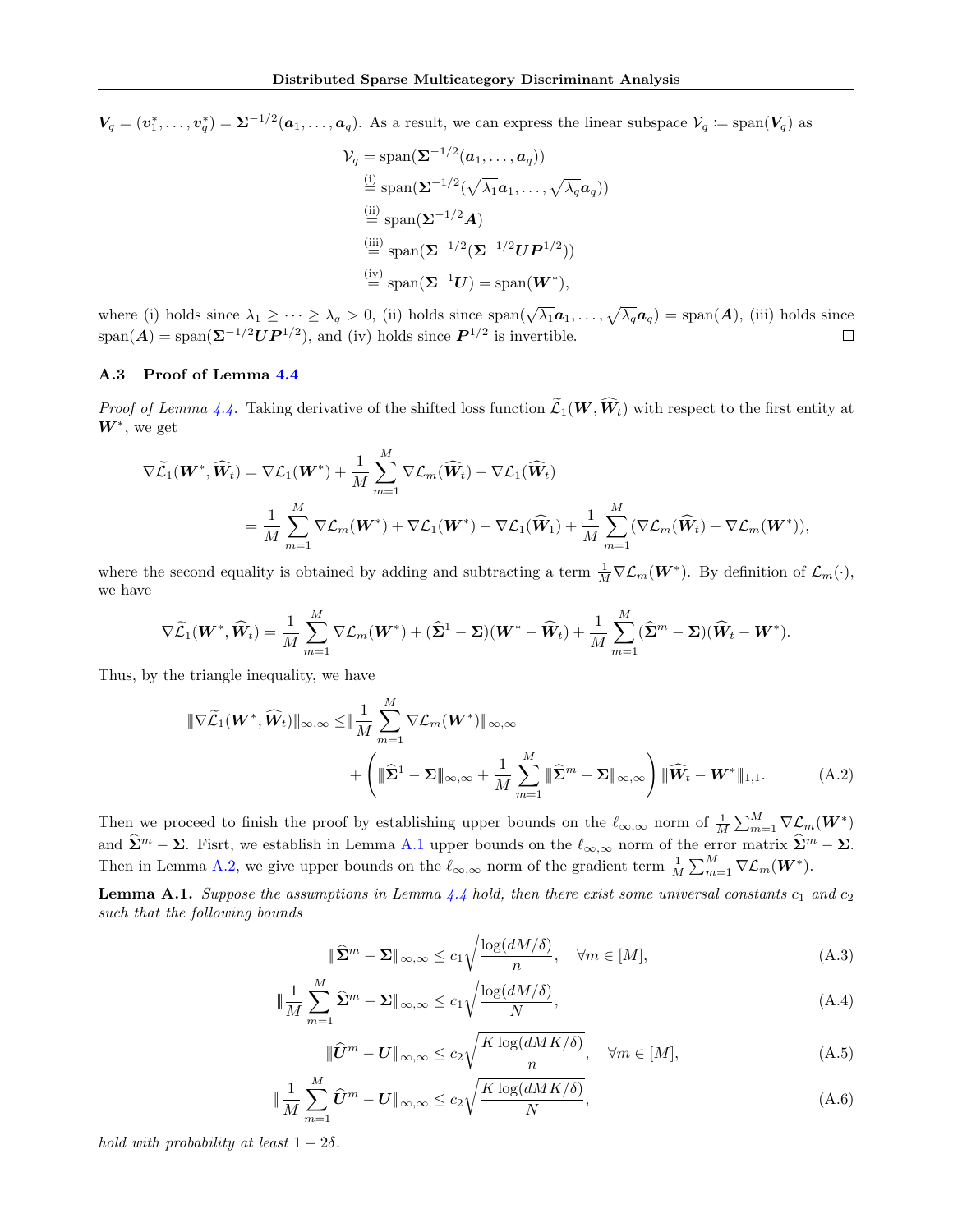<span id="page-10-1"></span>**Lemma A.2.** Assume that the covariance matrix  $\Sigma$  is nonsingular and the upper bounds [\(A.3\)](#page-9-1), [\(A.4\)](#page-9-2), [\(A.5\)](#page-9-3), and  $(A.6)$  in Lemma [A.1](#page-9-0) hold, then we have for all  $m \in [M]$ ,

$$
\|\nabla \mathcal{L}_m(\boldsymbol{W}^*)\|_{\infty,\infty} \le c_1 \sqrt{\frac{\log(dM/\delta)}{n}} \|\boldsymbol{W}^*\|_{1,1} + c_2 \sqrt{\frac{K\log(dMK/\delta)}{n}},\tag{A.7}
$$

$$
\|\frac{1}{M}\sum_{m=1}^{M}\nabla \mathcal{L}_m(\boldsymbol{W}^*)\|_{\infty,\infty} \le c_1 \sqrt{\frac{\log(dM/\delta)}{N}} \|\boldsymbol{W}^*\|_{1,1} + c_2 \sqrt{\frac{K\log(dMK/\delta)}{N}},
$$
(A.8)

where the constants  $c_1, c_2$  are defined in Lemma [A.1.](#page-9-0)

By Lemma [A.1](#page-9-0) and [A.2,](#page-10-1) we have with probability at least  $1 - 2\delta$  that inequalities [\(A.3\)](#page-9-1), [\(A.4\)](#page-9-2), [\(A.5\)](#page-9-3), [\(A.6\)](#page-9-4),  $(A.7)$  and  $(A.8)$  hold for some universal constants  $c_1$  and  $c_2$ . Substituting these inequalities into the inequality  $(A.2)$ , we have

$$
\begin{aligned} \|\nabla \widetilde{\mathcal{L}}_1(\boldsymbol{W}^*, \widehat{\boldsymbol{W}}_t) \|_{\infty,\infty} &\leq c_1 \sqrt{\frac{\log(dM/\delta)}{N}} \| \boldsymbol{W}^* \|_{1,1} + c_2 \sqrt{\frac{K \log(dMK/\delta)}{N}} \\ &+ 2c_1 \sqrt{\frac{\log(dM/\delta)}{n}} \| \boldsymbol{W}^* - \widehat{\boldsymbol{W}}_t \|_{1,1}, \end{aligned}
$$

with probability at least  $1 - 2\delta$ , which concludes the proof.

### A.4 Proof of Theorem [4.5](#page-4-5)

Before giving a proof of Theorem [4.5,](#page-4-5) we first state two technical lemmas that will be used. Let us begin with the definition of a series of subsets in  $\mathbb{R}^{d \times (K-1)}$ . For any integer s, we define the subset  $\mathcal{H}(s) \subset \mathbb{R}^{d \times (K-1)}$  by

$$
\mathcal{H}(s) = \left\{ \Delta \in \mathbb{R}^{d \times (K-1)} \big| \Delta_{\cdot k} \in \mathcal{C}(\mathcal{A}, 3), \text{ for some } |\mathcal{A}| \le s, \forall 1 \le k \le K - 1 \right\},\
$$

where  $\Delta_{\cdot,k}$  is the kth column of  $\Delta$ . Furthermore, given an index set  $S \subset [(d, K-1)]$ , we define the cone  $\widetilde{C}(S, 3)$ in  $\mathbb{R}^{d \times (K-1)}$  analogous to  $\mathcal{C}(\mathcal{A},3)$  in  $\mathbb{R}^d$  by

$$
\widetilde{\mathcal{C}}(\mathcal{S},3) = \left\{ \mathbf{\Delta} \in \mathbb{R}^{d \times (K-1)} \middle| \|\mathbf{\Delta}_{\mathcal{S}^c}\|_{1,1} \leq 3 \|\mathbf{\Delta}_{\mathcal{S}}\|_{1,1} \right\},\
$$

where  $\Delta_{\mathcal{S}} \in \mathbb{R}^{d \times (K-1)}$  is the restriction of  $\Delta$  on the set S and  $\Delta_{\mathcal{S}^c}$  is analogously defined. It is shown in Lemma [A.3](#page-10-4) that the tth error  $\hat{W}_t - W^*$  is in the subset  $\mathcal{H}(s) \cap \tilde{\mathcal{C}}(\mathcal{S}, 3)$  under certain conditions, where  $s = |\mathcal{S}|$  and  $S = \text{supp}(W^*)$  is the support of  $W^*$ . In addition, we establish in Lemma [A.4](#page-10-0) a strong restricted convexity property of  $\mathcal{L}_1(\cdot)$ , which proves to be useful.

<span id="page-10-4"></span>**Lemma A.3.** Assume that the upper bound in Lemma [4.4](#page-4-2) holds,  $\lambda_{t+1}$  is chosen by [\(4.4\)](#page-4-4), and the cardinality  $|S| = s$ , where  $S = \text{supp}(W^*)$  is the support of  $W^*$ . Then for any t, the  $(t + 1)$ th error  $\widehat{W}_{t+1} - W^*$  is in the subset  $\mathcal{H}(s) \cap \widetilde{\mathcal{C}}(\mathcal{S},3)$ .

<span id="page-10-0"></span>Lemma A.4 (Strong Restricted Convexity). Suppose the conditions in Theorem [4.5](#page-4-5) hold, then there exists some constant c<sub>3</sub> such that for  $n \geq c_3 s \log(d/\delta)$ , the empirical loss function  $\mathcal{L}_1$  satisfies the strong restricted convexity property, i.e.,

$$
\mathcal{L}_1(\boldsymbol{W}^* + \boldsymbol{\Delta}) - \mathcal{L}_1(\boldsymbol{W}^*) - \langle \nabla \mathcal{L}_1(\boldsymbol{W}^*), \boldsymbol{\Delta} \rangle \ge \frac{\kappa_0}{4} \|\boldsymbol{\Delta}\|_{2,2}^2, \ \forall \boldsymbol{\Delta} \in \mathcal{H}(s), \tag{A.9}
$$

with probability at least  $1 - \delta$ .

**Remark A.5.** By definition of  $\mathcal{L}_1(\cdot)$ , the strong restricted convexity is reduced to the following inequality,

$$
\langle \Delta, \widehat{\Sigma}^1 \Delta \rangle \ge \frac{\kappa_0}{2} {\|\Delta\|_{2,2}^2}, \ \forall \Delta \in \mathcal{H}(s).
$$

As shown in the proof, we prove this inequality by establishing the restricted eigenvalue  $RE(\kappa_0/2, s)$  property on the empirical covariance matrix  $\hat{\Sigma}^1$ . When we are finishing the paper, we find that the restricted eigenvalue property has been established in [Rudelson and Zhou](#page-7-20) [\(2013\)](#page-7-20). They proved the RE property via a reduction principle while in this paper we prove the RE property directly by applying Proposition 1 in [Pilanci and Wainwright](#page-7-21) [\(2015\)](#page-7-21).

<span id="page-10-5"></span><span id="page-10-3"></span><span id="page-10-2"></span> $\Box$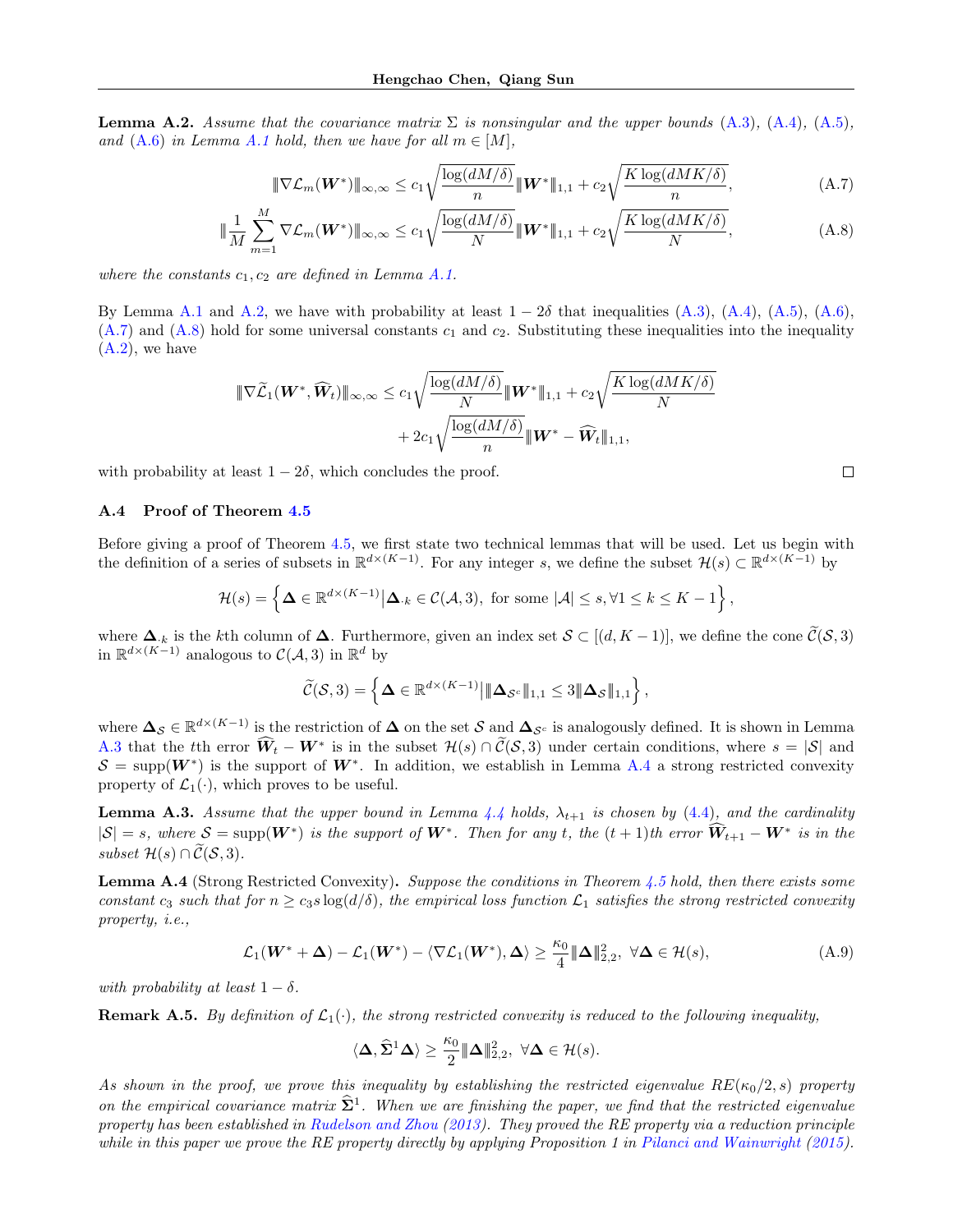*Proof of Theorem [4.5.](#page-4-5)* By definition of  $\widetilde{\mathcal{L}}_1(\cdot, \cdot)$ , we have

<span id="page-11-0"></span>
$$
\widetilde{\mathcal{L}}_1(\widehat{\mathbf{W}}_{t+1}, \widehat{\mathbf{W}}_t) - \widetilde{\mathcal{L}}_1(\mathbf{W}^*, \widehat{\mathbf{W}}_t) \n= \mathcal{L}_1(\widehat{\mathbf{W}}_{t+1}) - \mathcal{L}_1(\mathbf{W}^*) + \left\langle \frac{1}{M} \sum_{m=1}^M \nabla \mathcal{L}_m(\widehat{\mathbf{W}}_t) - \nabla \mathcal{L}_1(\widehat{\mathbf{W}}_t), \widehat{\mathbf{W}}_{t+1} - \mathbf{W}^* \right\rangle.
$$
\n(A.10)

Since Assumption [4.1](#page-4-3) and [4.2](#page-4-0) hold and sup  $\Sigma_{ij} \leq c_0$ , the upper bound in Lemma [4.4](#page-4-2) holds for some universal constants  $c_1$  and  $c_2$  with probability at least  $1-2\delta$ . Since  $\lambda_{t+1}$  is chosen by  $(4.4)$ , the  $(t+1)$ th error  $\widehat{W}_{t+1}-W^* \in$  $\mathcal{H}(s) \cap \tilde{\mathcal{C}}(\mathcal{S},3)$  by Lemma [A.3,](#page-10-4) where  $s = |\mathcal{S}|$  and  $\mathcal{S} = \text{supp}(\mathbf{W}^*)$  is the support of  $\mathbf{W}^*$ . In addition, since Assumption [4.3](#page-4-1) also holds, the empirical loss function  $\mathcal{L}_1$  satisfies the strong restricted convexity property [\(A.9\)](#page-10-5) when  $n \geq c_3 s \log(d/\delta)$  for some universal constant  $c_3$  with probability at least  $1 - \delta$  by Lemma [A.4.](#page-10-0) In the remaining part of analysis, we first assume the conclusions in Lemma [4.4,](#page-4-2) [A.3](#page-10-4) and [A.4](#page-10-0) hold and we will go back to the high-probability language in the end.

Combining the fact that  $\widehat{W}_{t+1} - W^* \in \mathcal{H}(s)$  and the strong restricted convexity property  $(A.9)$  of  $\mathcal{L}_1$ , we obtain the following inequality,

$$
\mathcal{L}_1(\widehat{\mathbf{W}}_{t+1}) - \mathcal{L}_1(\mathbf{W}^*) \ge \left\langle \nabla \mathcal{L}_1(\mathbf{W}^*), \widehat{\mathbf{W}}_{t+1} - \mathbf{W}^* \right\rangle + \frac{\kappa_0}{4} {\|\widehat{\mathbf{W}}_{t+1} - \mathbf{W}^* \|_{2,2}^2}.
$$
\n(A.11)

Substitute this inequality into the equation  $(A.10)$ , we get

$$
\tilde{\mathcal{L}}_1(\widehat{\mathbf{W}}_{t+1}, \widehat{\mathbf{W}}_t) - \tilde{\mathcal{L}}_1(\mathbf{W}^*, \widehat{\mathbf{W}}_t) \n\geq \left\langle \nabla \mathcal{L}_1(\mathbf{W}^*) + \frac{1}{M} \sum_{m=1}^M \nabla \mathcal{L}_m(\widehat{\mathbf{W}}_t) - \nabla \mathcal{L}_1(\widehat{\mathbf{W}}_t), \widehat{\mathbf{W}}_{t+1} - \mathbf{W}^* \right\rangle + \frac{\kappa_0}{4} {\|\widehat{\mathbf{W}}_{t+1} - \mathbf{W}^*\|_{2,2}^2} \n= \left\langle \nabla \widetilde{\mathcal{L}}_1(\mathbf{W}^*, \widehat{\mathbf{W}}_t), \widehat{\mathbf{W}}_{t+1} - \mathbf{W}^* \right\rangle + \frac{\kappa_0}{4} {\|\widehat{\mathbf{W}}_{t+1} - \mathbf{W}^*\|_{2,2}^2},
$$
\n(A.12)

where the equality follows from the definition of  $\nabla \widetilde{\mathcal{L}}_1(\mathbf{W}^*, \widehat{\mathbf{W}}_t)$ . By the optimality [\(3.2\)](#page-3-2) of  $\widehat{\mathbf{W}}_{t+1}$ , we can derive the following inequality,

<span id="page-11-2"></span><span id="page-11-1"></span>
$$
\widetilde{\mathcal{L}}_1(\widehat{\mathbf{W}}_{t+1}, \widehat{\mathbf{W}}_t) - \widetilde{\mathcal{L}}_1(\mathbf{W}^*, \widehat{\mathbf{W}}_t) + \lambda_{t+1} \|\widehat{\mathbf{W}}_{t+1}\|_{1,1} - \lambda_{t+1} \|\mathbf{W}^*\|_{1,1} \le 0.
$$
\n(A.13)

Combining the inequalities [\(A.12\)](#page-11-1) and [\(A.13\)](#page-11-2), the upper bound in Lemma [4.4,](#page-4-2) and the definition [\(4.4\)](#page-4-4) of  $\lambda_{t+1}$ , we get

$$
\lambda_{t+1} \|\mathbf{W}^*\|_{1,1} - \lambda_{t+1} \|\widehat{\mathbf{W}}_{t+1}\|_{1,1} \ge \widetilde{\mathcal{L}}_1(\widehat{\mathbf{W}}_{t+1}, \widehat{\mathbf{W}}_t) - \widetilde{\mathcal{L}}_1(\mathbf{W}^*, \widehat{\mathbf{W}}_t) \n\ge \left\langle \nabla \widetilde{\mathcal{L}}_1(\mathbf{W}^*, \widehat{\mathbf{W}}_t), \widehat{\mathbf{W}}_{t+1} - \mathbf{W}^* \right\rangle + \frac{\kappa_0}{4} \|\widehat{\mathbf{W}}_{t+1} - \mathbf{W}^* \|^2_{2,2} \n\ge - \|\nabla \widetilde{\mathcal{L}}_1(\mathbf{W}^*, \widehat{\mathbf{W}}_t) \|_{\infty,\infty} \|\widehat{\mathbf{W}}_{t+1} - \mathbf{W}^* \|_{1,1} + \frac{\kappa_0}{4} \|\widehat{\mathbf{W}}_{t+1} - \mathbf{W}^* \|^2_{2,2} \n\ge - \frac{\lambda_{t+1}}{2} \|\widehat{\mathbf{W}}_{t+1} - \mathbf{W}^* \|_{1,1} + \frac{\kappa_0}{4} \|\widehat{\mathbf{W}}_{t+1} - \mathbf{W}^* \|^2_{2,2},
$$
\n(A.14)

where the third inequality follows from the Hölder's inequality. Combining this inequality with the fact that  $\widehat{W}_{t+1} - W^* \in \widetilde{\mathcal{C}}(\mathcal{S},3)$ , we obtain that

$$
\frac{\kappa_0}{4} \|\widehat{\mathbf{W}}_{t+1} - \mathbf{W}^*\|_{2,2}^2 \leq \lambda_{t+1} \|\mathbf{W}^*\|_{1,1} - \lambda_{t+1} \|\widehat{\mathbf{W}}_{t+1}\|_{1,1} + \frac{\lambda_{t+1}}{2} \|\widehat{\mathbf{W}}_{t+1} - \mathbf{W}^*\|_{1,1} \n\leq \frac{3\lambda_{t+1}}{2} \|\widehat{\mathbf{W}}_{t+1} - \mathbf{W}^*\|_{1,1} \n\leq 6\sqrt{s}\lambda_{t+1} \|\widehat{\mathbf{W}}_{t+1} - \mathbf{W}^*\|_{2,2},
$$
\n(A.15)

where the last inequality holds since  $\|\widehat{\mathbf{W}}_{t+1} - \mathbf{W}^*\|_{1,1} \leq 4\sqrt{s} \|\widehat{\mathbf{W}}_{t+1} - \mathbf{W}^*\|_{2,2}$  when  $\widehat{\mathbf{W}}_{t+1} - \mathbf{W}^* \in \widetilde{\mathcal{C}}(\mathcal{S},3)$ . Dividing  $\|\widehat{\mathbf{W}}_{t+1} - \mathbf{W}^*\|_{2,2}$  from both sides of the inequality [\(A.15\)](#page-11-3), we have

<span id="page-11-4"></span><span id="page-11-3"></span>
$$
\|\widehat{W}_{t+1} - W^*\|_{2,2} \le \frac{24\sqrt{s}\lambda_{t+1}}{\kappa_0}.
$$
\n(A.16)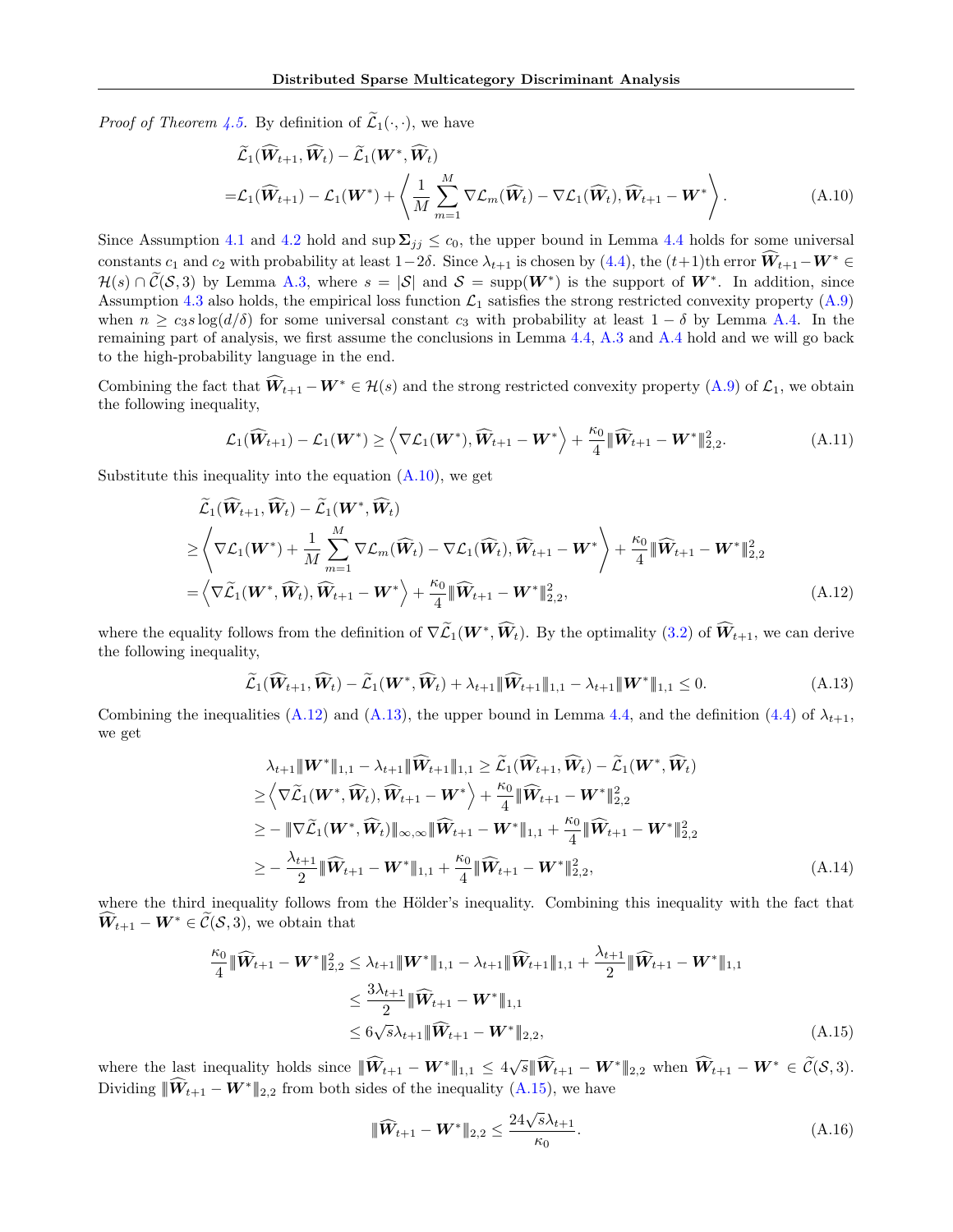Again by the fact that  $\widehat{W}_{t+1} - W^* \in \widetilde{\mathcal{C}}(\mathcal{S}, 3)$ , we have

<span id="page-12-0"></span>
$$
\|\widehat{\mathbf{W}}_{t+1} - \mathbf{W}^*\|_{1,1} \le 4\sqrt{s} \|\widehat{\mathbf{W}}_{t+1} - \mathbf{W}^*\|_{2,2} \le \frac{96s\lambda_{t+1}}{\kappa_0}.
$$
\n(A.17)

Recall the definition [\(4.4\)](#page-4-4) of  $\lambda_{t+1}$ , the inequality [\(A.16\)](#page-11-4) and [\(A.17\)](#page-12-0) are exactly what we want. Finally, let us conclude the proof by noting that this analysis holds for all  $t$  and thus the inequalities  $(A.16)$  and  $(A.17)$  hold for all t with probability  $1 - 3\delta$  when  $n \geq c_3 s \log(d/\delta)$ .  $\Box$ 

#### A.5 Proof of Theorem [4.6](#page-5-1)

Proof of Theorem [4.6.](#page-5-1) Setting  $\mathfrak{a} = \frac{192sa_n}{\kappa_0}$  and  $\mathfrak{b} = \frac{192sb_n}{\kappa_0}$ , we can rewrite Theorem [4.5](#page-4-5) in the following iteration form,

$$
\|\widehat{\boldsymbol{W}}_{t+1}-\boldsymbol{W}^*\|_{1,1}\leq \mathfrak{a}+\mathfrak{b}|\|\widehat{\boldsymbol{W}}_t-\boldsymbol{W}^*\|_{1,1},
$$

Applying Theorem [4.5](#page-4-5) iteratively, we can obtain the following upper bound on  $\|\widehat{W}_{t+1} - W^*\|_{1,1}$ ,

$$
\begin{aligned}\n\|\widehat{\mathbf{W}}_{t+1} - \mathbf{W}^*\|_{1,1} &\leq \mathfrak{a} + \mathfrak{b} \|\widehat{\mathbf{W}}_t - \mathbf{W}^*\|_{1,1} \\
&\leq \mathfrak{a} + \mathfrak{b} \left( \mathfrak{a} + \mathfrak{b} \|\widehat{\mathbf{W}}_{t-1} - \mathbf{W}^*\|_{1,1} \right) \\
&\leq \cdots \\
&\leq \frac{\mathfrak{a}(1 - \mathfrak{b}^{t+1})}{1 - \mathfrak{b}} + \mathfrak{b}^{t+1} \|\widehat{\mathbf{W}}_0 - \mathbf{W}^*\|_{1,1}.\n\end{aligned} \tag{A.18}
$$

Then by Theorem [4.5](#page-4-5) again, we can upper bound  $|\!|\!|\hat{W}-W^*|\!|\!|_{2,2}$  as follows,

$$
\begin{aligned} \|\widehat{{\bm{W}}}_{t+1}-{\bm{W}}^*\|_{2,2} &\leq \frac{\mathfrak{a}}{4\sqrt{s}}+\frac{\mathfrak{b}}{4\sqrt{s}}\|\widehat{{\bm{W}}}_t-{\bm{W}}^*\|_{1,1}\\ &\leq \frac{\mathfrak{a}(1-\mathfrak{b}^{t+1})}{4\sqrt{s}(1-\mathfrak{b})}+\frac{\mathfrak{b}^{t+1}}{4\sqrt{s}}\|\widehat{{\bm{W}}}_0-{\bm{W}}^*\|_{1,1}, \end{aligned}
$$

where the second inequality follows by  $(A.18)$ .

## B PROOF OF AUXILIARY LEMMAS

### B.1 Proof of Lemma [A.1](#page-9-0)

*Proof of Lemma [A.1.](#page-9-0)* First, let us upper bound the  $\ell_{\infty,\infty}$  norm of  $\widehat{\Sigma}^m - \Sigma$  for a fixed m. By definition of  $\widehat{\Sigma}^m$ and Assumption [4.1,](#page-4-3) we have

$$
\widehat{\mathbf{\Sigma}}^m - \mathbf{\Sigma} = \frac{1}{Kb - K} \sum_{k=1}^K \sum_{y_i^m = k} \left\{ (\boldsymbol{x}_i^m - \boldsymbol{\mu}_k)(\boldsymbol{x}_i^m - \boldsymbol{\mu}_k)^\top - \boldsymbol{\Sigma} \right\} \n- \frac{1}{Kb - K} \sum_{k=1}^K \left\{ b(\bar{\boldsymbol{x}}^{mk} - \boldsymbol{\mu}_k)(\bar{\boldsymbol{x}}^{mk} - \boldsymbol{\mu}_k)^\top - \boldsymbol{\Sigma} \right\},
$$

where  $\bar{x}^{mk} = \frac{1}{b} \sum_{y_i^m = k} x_i^m$ . For convenience, we introduce the following transformed random vectors,

$$
\widetilde{\mathbf{z}}_i^m = \mathbf{\Sigma}^{-1/2}(\mathbf{x}_i^m - \boldsymbol{\mu}_k), \quad \text{if } y_i^m = k, \quad \forall i,
$$
  

$$
\widetilde{\mathbf{z}}^{mk} = \sqrt{b}\mathbf{\Sigma}^{-1/2}(\bar{\mathbf{x}}^{mk} - \boldsymbol{\mu}_k), \quad \forall k.
$$

Note that conditional on  $\{y_i^m\}_{i=1}^n$ ,  $\{\tilde{z}_i^m\}_{i=1}^n$  are i.i.d. zero mean  $\sigma$ -sub-Gaussian random vectors and  $\{\tilde{z}^{mk}\}_{k=1}^K$ are i.i.d. zero mean  $\sigma$ -sub-Gaussian random vectors, though  $\{\tilde{z}_i^m\}_{i=1}^n$  and  $\{\tilde{z}^{mk}\}_{k=1}^K$  can be dependent. Using these transformed random vectors, we can rewrite the error  $\widehat{\bf \Sigma}^m - {\bf \Sigma}$  as

$$
\widehat{\Sigma}^m - \Sigma = \frac{Kb}{Kb - K}A - \frac{K}{Kb - K}A',
$$

<span id="page-12-1"></span> $\Box$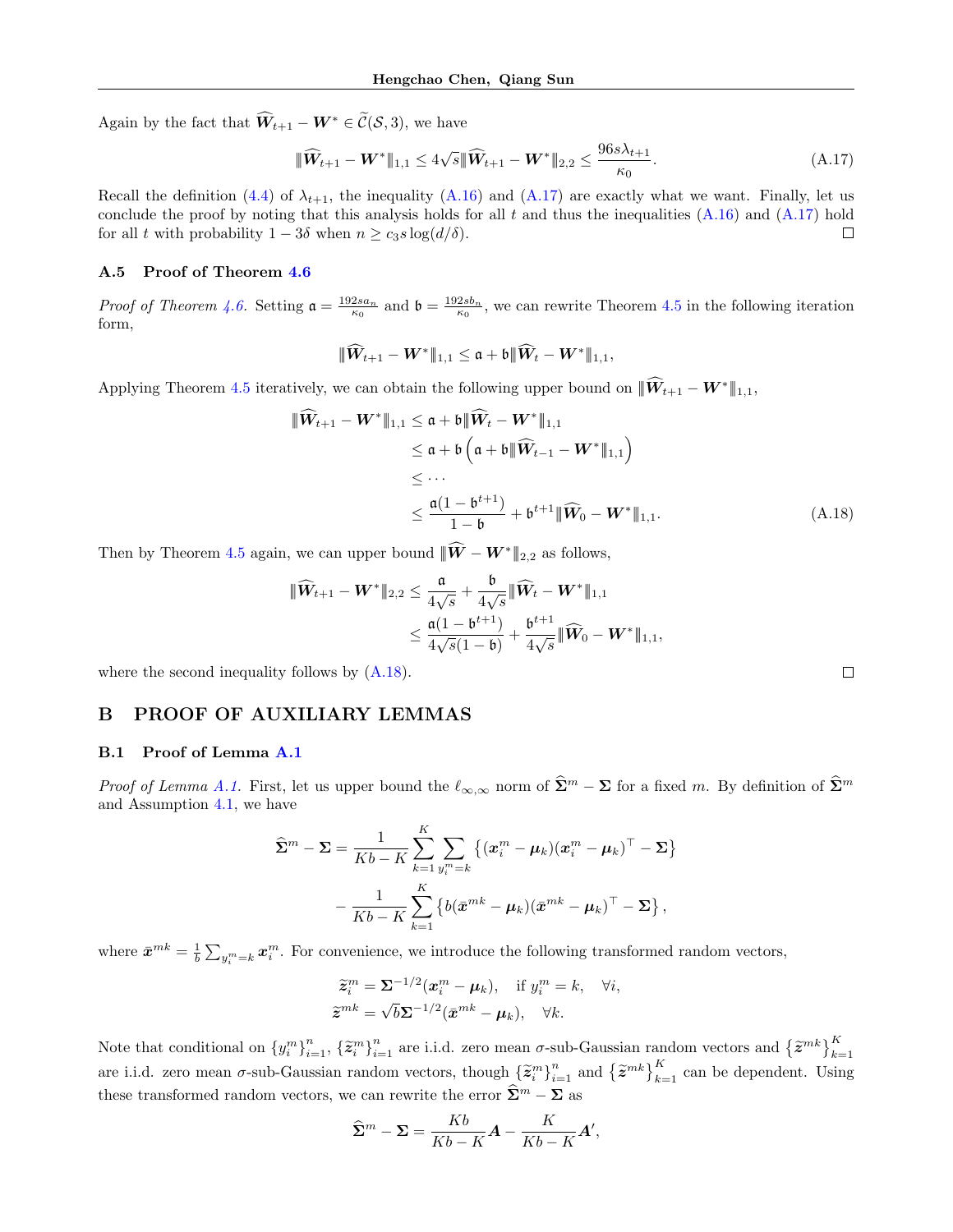where

<span id="page-13-4"></span><span id="page-13-3"></span>
$$
\mathbf{A} = \mathbf{\Sigma}^{1/2} \left( \frac{1}{n} \sum_{i=1}^{n} \widetilde{\mathbf{z}}_i^m \widetilde{\mathbf{z}}_i^{m\top} - \mathbf{I}_d \right) \mathbf{\Sigma}^{1/2},\tag{B.1}
$$

<span id="page-13-0"></span>
$$
A' = \Sigma^{1/2} \left( \frac{1}{K} \sum_{k=1}^{K} \tilde{z}^{mk} \tilde{z}^{mk\top} - I_d \right) \Sigma^{1/2}.
$$
 (B.2)

By the triangle inequality, we have

$$
\|\widehat{\mathbf{\Sigma}}^{m} - \mathbf{\Sigma}\|_{\infty,\infty} \le \frac{Kb}{Kb - K} \|A\|_{\infty,\infty} + \frac{K}{Kb - K} \|A'\|_{\infty,\infty}.
$$
 (B.3)

In the remaining part of the proof, we will apply Proposition 1 in [Pilanci and Wainwright](#page-7-21) [\(2015\)](#page-7-21) to upper bound the  $\ell_{\infty,\infty}$  norm of  $\mathbf{A}$  and  $\mathbf{A}'$  separately, which leads to an upper bound on the  $\ell_{\infty,\infty}$  norm of  $\widehat{\Sigma}^m - \Sigma$  by [\(B.3\)](#page-13-0). For reader's convenience, we present this proposition below.

<span id="page-13-1"></span>**Proposition B.1.** Let  ${s_i}_{i=1}^n \subset \mathbb{R}^d$  be i.i.d. samples from a zero-mean  $\sigma$ -sub-Gaussian distribution with  $Cov(s_i) = I_d$ . Then there exist some universal constants  $c_1, c_2$  such that for any subset  $\mathcal{Y} \subset \mathbb{S}^{d-1}$ , we have with probability at least  $1 - e^{-\frac{c_2 n \delta^2}{\sigma^4}},$ 

$$
\sup_{\boldsymbol{\eta}\in\mathcal{Y}}\left|\boldsymbol{\eta}^\top\left(\frac{\boldsymbol{S}^\top\boldsymbol{S}}{n}-\boldsymbol{I}_d\right)\boldsymbol{\eta}\right|\leq c_1\frac{\mathbb{W}(\mathcal{Y})}{\sqrt{n}}+\delta,
$$

where  $S^{\top} = (s_1, \ldots, s_n)$  and  $\mathbb{W}(\mathcal{Y})$  is the Gaussian width of the subset  $\mathcal{Y}$ . Specifically,  $\mathbb{W}(\mathcal{Y})$  is defined by

$$
\mathbb{W}(\mathcal{Y}) = \mathbb{E}[\sup_{\eta \in \mathcal{Y}} |\langle g, \eta \rangle|],
$$

where the expectation is taken on  $g \in \mathbb{R}^d$ , which is a standard normal random vector.

Let us first bound the  $\ell_{\infty,\infty}$  norm of  $A$  by applying Proposition [B.1](#page-13-1) to  $\{s_i\}_{i=1}^n = \{\tilde{z}_i^m\}_{i=1}^n$  and  $\mathcal{Y} = \mathcal{Y}_1 \subset \mathbb{S}^{d-1}$ defined by

$$
\mathcal{Y}_1 = \left\{\beta_j = \frac{\Sigma_{\cdot j}^{1/2}}{\|\Sigma_{\cdot j}^{1/2}\|_2}\right\}_{1 \leq j \leq d} \bigcup \left\{\gamma_{jk} = \frac{\beta_j + \beta_k}{\|\beta_j + \beta_k\|_2}\right\}_{1 \leq j < k \leq d},
$$

where  $\Sigma_{.j}^{1/2}$  is the jth column of the matrix  $\Sigma^{1/2}$ . Note that the subset  $\mathcal{Y}_1$  is a finite set with at most  $\frac{d(d+1)}{2}$  elements. Since  $\{\tilde{\mathbf{z}}_i^m\}_{i=1}^n$  are i.i.d. samples from a zero mean  $\sigma$ -su we have with probability at least  $1 - e^{-\frac{c_2 n \delta^2}{\sigma^4}},$ 

<span id="page-13-2"></span>
$$
\sup_{\eta \in \mathcal{Y}_1} \left| \eta^{\top} \left( \frac{1}{n} \sum_{i=1}^n \tilde{z}_i^m \tilde{z}_i^{m\top} - \mathbf{I}_d \right) \eta \right| \le c_1 \frac{\mathbb{W}(\mathcal{Y}_1)}{\sqrt{n}} + \delta,
$$
\n(B.4)

for some universal constants  $c_1$  and  $c_2$ . By definition of  $\boldsymbol{A}$ , we have

$$
\|\mathbf{A}\|_{\infty,\infty} = \sup_{1 \leq j \leq k \leq d} |\mathbf{A}_{jk}| = \sup_{1 \leq j \leq k \leq d} \left| \mathbf{\Sigma}_{.j}^{1/2^{\top}} \left( \frac{1}{n} \sum_{i=1}^{n} \tilde{z}_{i}^{m} \tilde{z}_{i}^{m\top} - \mathbf{I}_{d} \right) \mathbf{\Sigma}_{.k}^{1/2} \right|
$$
  
\n
$$
= \sup_{1 \leq j \leq k \leq d} \left| \beta_{j}^{\top} \left( \frac{1}{n} \sum_{i=1}^{n} \tilde{z}_{i}^{m} \tilde{z}_{i}^{m\top} - \mathbf{I}_{d} \right) \beta_{k} \right| \cdot (\mathbf{\Sigma}_{jj} \mathbf{\Sigma}_{kk})^{1/2}
$$
  
\n(i)  
\n
$$
\leq c_{0} \cdot \sup_{1 \leq j \leq k \leq d} \left| \beta_{j}^{\top} \left( \frac{1}{n} \sum_{i=1}^{n} \tilde{z}_{i}^{m} \tilde{z}_{i}^{m\top} - \mathbf{I}_{d} \right) \beta_{k} \right|,
$$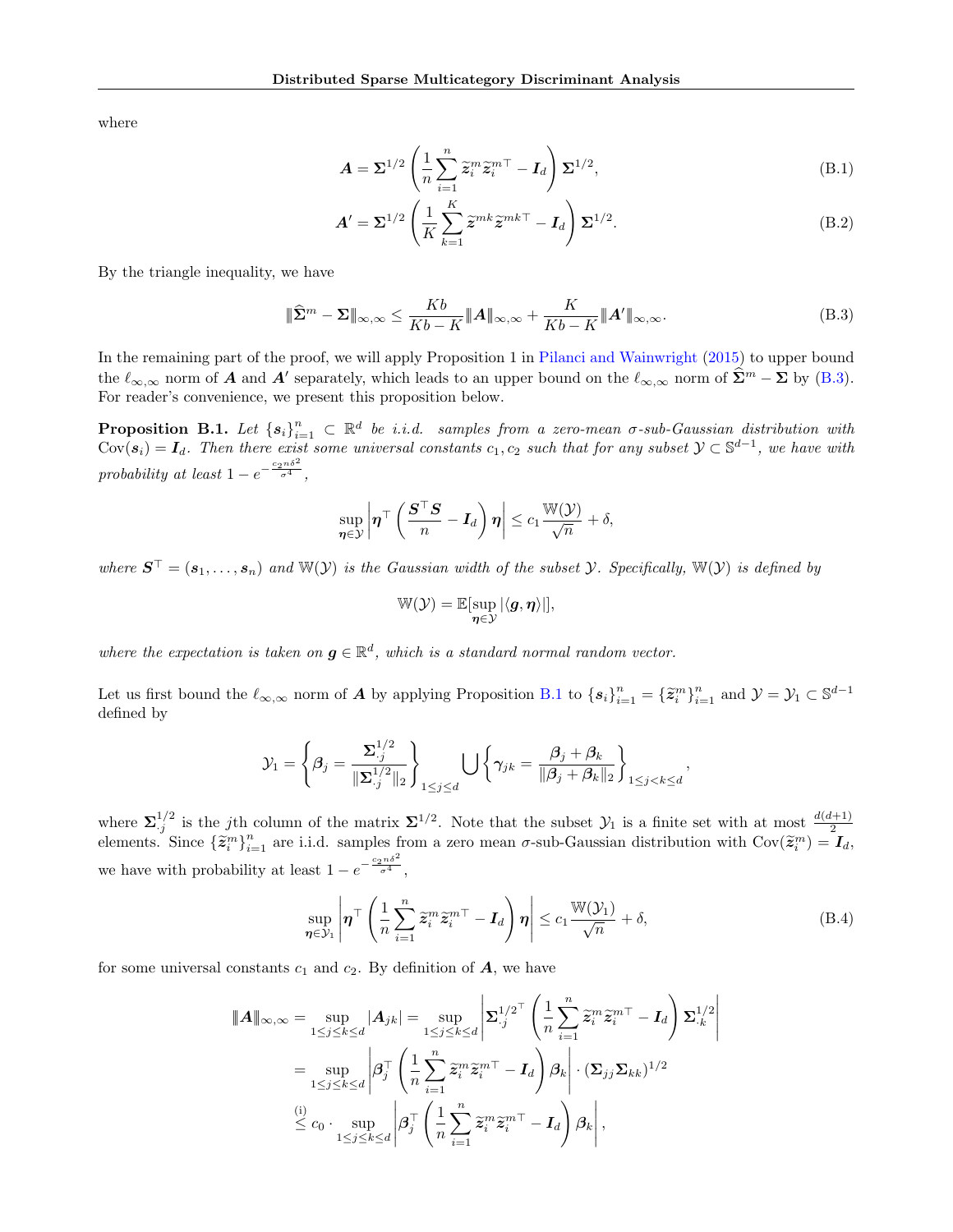where the inequality (i) follows from the condition  $\sup_{1\leq j\leq d} \Sigma_{jj} \leq c_0$ . By the polarization identity, we have

$$
\begin{split} &\beta_j^\top \left( \frac{1}{n} \sum_{i=1}^n \widetilde{\pmb{z}}_i^m \widetilde{\pmb{z}}_i^{m\top} - \pmb{I}_d \right) \pmb{\beta}_k \\ =& \frac{1}{2} (\pmb{\beta}_j + \pmb{\beta}_k)^\top \left( \frac{1}{n} \sum_{i=1}^n \widetilde{\pmb{z}}_i^m \widetilde{\pmb{z}}_i^{m\top} - \pmb{I}_d \right) (\pmb{\beta}_j + \pmb{\beta}_k) \\ &- \frac{1}{2} \pmb{\beta}_j^\top \left( \frac{1}{n} \sum_{i=1}^n \widetilde{\pmb{z}}_i^m \widetilde{\pmb{z}}_i^{m\top} - \pmb{I}_d \right) \pmb{\beta}_j - \frac{1}{2} \pmb{\beta}_k^\top \left( \frac{1}{n} \sum_{i=1}^n \widetilde{\pmb{z}}_i^m \widetilde{\pmb{z}}_i^{m\top} - \pmb{I}_d \right) \pmb{\beta}_k. \end{split}
$$

Then by the triangle inequality, we have

$$
\|\mathbf{A}\|_{\infty,\infty} \leq c_0 \cdot \sup_{1 \leq j \leq k \leq d} \left| \boldsymbol{\beta}_j^{\top} \left( \frac{1}{n} \sum_{i=1}^n \tilde{\boldsymbol{z}}_i^m \tilde{\boldsymbol{z}}_i^{m\top} - \mathbf{I}_d \right) \boldsymbol{\beta}_k \right|
$$
  
\n
$$
\leq c_0 \cdot \frac{1}{2} \cdot \|\boldsymbol{\beta}_j + \boldsymbol{\beta}_k\|_2^2 \cdot \sup_{1 \leq j \leq k \leq d} \left| \boldsymbol{\gamma}_{jk}^{\top} \left( \frac{1}{n} \sum_{i=1}^n \tilde{\boldsymbol{z}}_i^m \tilde{\boldsymbol{z}}_i^{m\top} - \mathbf{I}_d \right) \boldsymbol{\gamma}_{jk} \right|
$$
  
\n
$$
+ c_0 \cdot \sup_{1 \leq j \leq d} \left| \boldsymbol{\beta}_j^{\top} \left( \frac{1}{n} \sum_{i=1}^n \tilde{\boldsymbol{z}}_i^m \tilde{\boldsymbol{z}}_i^{m\top} - \mathbf{I}_d \right) \boldsymbol{\beta}_j \right|
$$
  
\n
$$
\leq 3c_0 \cdot \sup_{\boldsymbol{\eta} \in \mathcal{Y}_1} \left| \boldsymbol{\eta}^{\top} \left( \frac{1}{n} \sum_{i=1}^n \tilde{\boldsymbol{z}}_i^m \tilde{\boldsymbol{z}}_i^{m\top} - \mathbf{I}_d \right) \boldsymbol{\eta} \right|,
$$

where the last inequality holds since  $\|\boldsymbol{\beta}_j + \boldsymbol{\beta}_k\|_2^2 \leq 4$  and  $\{\boldsymbol{\beta}_j, \boldsymbol{\gamma}_{jk}\}_{1 \leq j \leq k \leq d} \subset \mathcal{Y}_1$ . Combining this inequality with the upper bound in [\(B.4\)](#page-13-2), we can upper bound the  $\ell_{\infty,\infty}$  norm of  $\overline{A}$  in terms of the Gaussian width  $\mathbb{W}(\mathcal{Y}_1)$ ,

$$
\|\mathbf{A}\|_{\infty,\infty} \leq 3c_0 \cdot \sup_{\boldsymbol{\eta} \in \mathcal{Y}_1} \left| \boldsymbol{\eta}^\top \left( \frac{1}{n} \sum_{i=1}^n \widetilde{\boldsymbol{z}}_i^m \widetilde{\boldsymbol{z}}_i^{m\top} - \mathbf{I}_d \right) \boldsymbol{\eta} \right|
$$
  

$$
\leq 3c_0 \left( c_1 \frac{\mathbb{W}(\mathcal{Y}_1)}{\sqrt{n}} + \delta \right),
$$

with probability at least  $1 - e^{-\frac{c_2 n \delta^2}{\sigma^4}}$ . Now we give an upper bound on the Gaussian width  $\mathbb{W}(\mathcal{Y}_1)$  using the maximal inequality [Wainwright](#page-7-22) [\(2019\)](#page-7-22). Since the random variable  $\langle g, \eta \rangle$  is Gaussian with zero mean and variance 1 for any  $\eta \in \mathcal{Y}_1 \subset \mathbb{S}^{d-1}$ , and the cardinality of  $\mathcal{Y}_1$  is finite less than  $\frac{d(d+1)}{2}$ , we have

$$
\mathbb{W}(\mathcal{Y}_1) = \mathbb{E}[\sup_{\boldsymbol{\eta}\in\mathcal{Y}_1}|\langle \boldsymbol{g}, \boldsymbol{\eta}\rangle|] \leq \sqrt{2\log(d(d+1))}.
$$

Therefore, we have with probability at least  $1 - e^{-\frac{c_2 n \delta^2}{\sigma^4}}$ ,

<span id="page-14-0"></span>
$$
\|\mathbf{A}\|_{\infty,\infty} \le c_0 \cdot (c_1 \sqrt{\frac{\log(d)}{n}} + \delta),\tag{B.5}
$$

for some universal constants  $c_1$  and  $c_2$ . Applying the same argument to  $A'$ , we obtain the following upper bound

<span id="page-14-2"></span><span id="page-14-1"></span>
$$
\|\mathbf{A}'\|_{\infty,\infty} \le c_0 \cdot (c_1 \sqrt{\frac{\log(d)}{K}} + \delta),\tag{B.6}
$$

with probability at least  $1 - e^{-\frac{c_2 K \delta^2}{\sigma^2}}$ . Combining inequalities [\(B.3\)](#page-13-0), [\(B.5\)](#page-14-0), and [\(B.6\)](#page-14-1), and the observation that **A'**-term is negligible in  $\hat{\Sigma}^m - \Sigma$  relative to **A**-term, we have with probability at least  $1 - e^{-\frac{c_2 n \delta^2}{\sigma^4}}$ ,

$$
\|\widehat{\mathbf{\Sigma}}^m - \mathbf{\Sigma}\|_{\infty,\infty} \le \frac{b}{b-1} \|A\|_{\infty,\infty} + \frac{1}{b-1} \|A'\|_{\infty,\infty} \le c_0 \cdot c_1(\sqrt{\frac{\log(d)}{n}} + \delta),\tag{B.7}
$$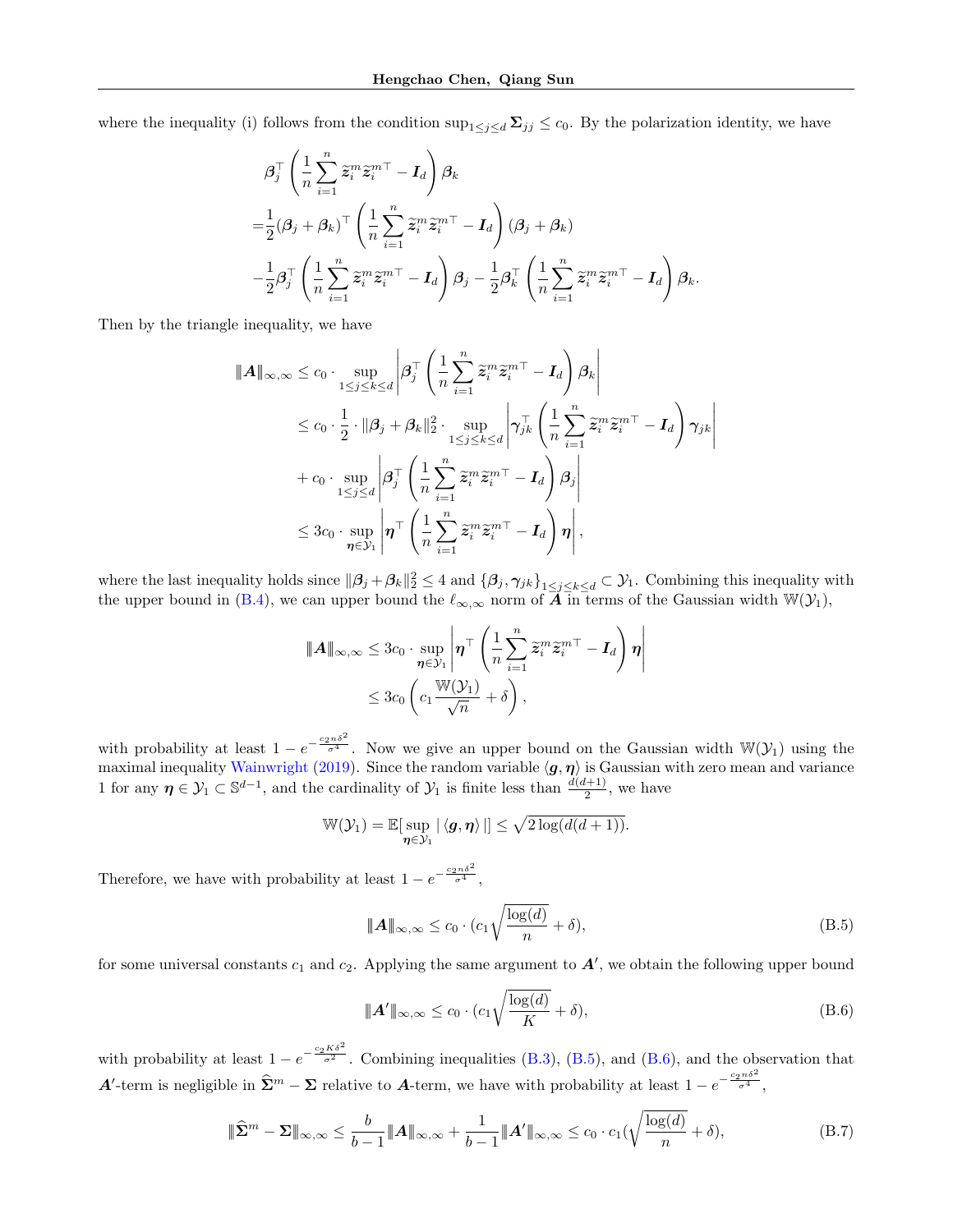for some universal constants  $c_1, c_2$ . Furthermore, we can bound the  $\ell_{\infty,\infty}$  norm of  $\frac{1}{M} \sum_{m=1}^{M} \hat{\Sigma}^m - \Sigma$  in the same way. In specific, with probability at least  $1 - e^{-\frac{c_2 n \delta^2}{\sigma^4}}$ , we have

$$
\|\frac{1}{M}\sum_{m=1}^{M}\widehat{\Sigma}^{m} - \Sigma\|_{\infty,\infty} \le c_0 \cdot c_1(\sqrt{\frac{\log(d)}{N}} + \frac{\delta}{\sqrt{M}}),\tag{B.8}
$$

for some constants  $c_1, c_2$ . Using the method of union bound for [\(B.7\)](#page-14-2) for all  $m \in [M]$  and [\(B.8\)](#page-15-0) and the change of variable of  $\delta$ , we have

<span id="page-15-3"></span><span id="page-15-0"></span>
$$
\|\widehat{\Sigma}^{m} - \Sigma\|_{\infty,\infty} \le c_1 \sqrt{\frac{\log(dM/\delta)}{n}}, \quad \forall m,
$$
  

$$
\|\frac{1}{M} \sum_{m=1}^{M} \widehat{\Sigma}^{m} - \Sigma\|_{\infty,\infty} \le c_1 \sqrt{\frac{\log(dM/\delta)}{N}},
$$
 (B.9)

for some universal constant  $c_1$ , with probability at least  $1 - \delta$ .

Next, we derive an upper bound on the  $\ell_{\infty,\infty}$  norm of the error  $\widehat{U}^m - U$  for a fixed m. By Assumption [4.1,](#page-4-3) we can rewrite  $U_{\cdot k}$  in the following form

$$
\boldsymbol{U}_{\cdot k}=(\boldsymbol{\mu}_1,\ldots,\boldsymbol{\mu}_K)\boldsymbol{h}^k, \quad \forall k\in\{1,\ldots,K-1\}\,,
$$

where the vector  $\mathbf{h}^k \in \mathbb{R}^K$  satisfies

$$
\boldsymbol{h}^k_k = 1 - \frac{1}{K}, \boldsymbol{h}^k_j = -\frac{1}{K}, \forall j \neq k.
$$

Using  $h^k$ , we can express elements of  $\widehat{U}^m - U$  as

$$
[\widehat{U}^m - U]_{jk} = \widehat{U}_{jk}^m - U_{jk} = \widetilde{X}_{j\cdot}^m h^k - U_{jk},
$$

where  $\widetilde{\bm{X}}^m \equiv (\bar{x}^{m1}, \dots, \bar{x}^{mK}) \in \mathbb{R}^{d \times K}$  is the standard unbiased estimator of  $(\mu_1, \dots, \mu_K)$ . Note that the  $(j, k)$ th element of  $\bar{X}^m$  is a linear combination of coordinates of  $x_i^m$  and thus  $\bar{X}_{jk}^m$  is sub-Gaussian with parameter

$$
\sigma_{jk}^2 = \frac{\sigma^2 \Sigma_{jj}}{b} \leq \widetilde{\sigma}^2 := \frac{\sigma^2 c_0}{b},
$$

where the inequality follows from the condition  $\sup_j \Sigma_{jj} \le c_0$ . Furthermore, columns of  $\widetilde{X}^m$  are independent random vectors. Therefore,  $[\hat{U}^m - U]_{jk}$  is zero-mean sub-Gaussian variable with parameter

<span id="page-15-1"></span>
$$
\|\mathbf{h}^k\|_2 \cdot \widetilde{\sigma} = \frac{\sqrt{K-1}}{K} \widetilde{\sigma} \leq \widetilde{\sigma}.
$$

Then by the maximal inequality, we have

$$
\|\widehat{\mathbf{U}}^m - \mathbf{U}\|_{\infty,\infty} = \sup_{1 \le j \le d, 1 \le k \le K-1} \left| \widehat{\mathbf{U}}_{jk}^m - \mathbf{U}_{jk} \right| \le \delta,
$$
\n(B.10)

with probability at least  $1 - 2dKe^{-\frac{\delta^2 b}{2c_0\sigma^2}}$ . Applying the same argument to  $\frac{1}{M}\sum_{m=1}^{M} \hat{U}^m - U$ , we have

<span id="page-15-4"></span><span id="page-15-2"></span>
$$
\|\frac{1}{M}\sum_{m=1}^{M}\widehat{U}^{m} - U\|_{\infty,\infty} \le \frac{\delta}{\sqrt{M}},
$$
\n(B.11)

with probability at least  $1 - 2dKe^{-\frac{\delta^2 b}{2c_0 \sigma^2}}$ . Using the method of union bound for [\(B.10\)](#page-15-1) for all m and [\(B.11\)](#page-15-2) and the change of variable of  $\delta$ , we have with probability at least  $1 - \delta$ .

$$
\|\widehat{U}^m - U\|_{\infty,\infty} \le c_2 \sqrt{\frac{K \log(dMK/\delta)}{n}}, \quad \forall m,
$$
  

$$
\|\frac{1}{M} \sum_{m=1}^{M} \widehat{U}^m - U\|_{\infty,\infty} \le c_2 \sqrt{\frac{K \log(dMK/\delta)}{N}}, \quad (B.12)
$$

for some universal constant  $c_2$ .

Finally, we conclude our proof by using the method of union bound for [\(B.9\)](#page-15-3) and [\(B.12\)](#page-15-4).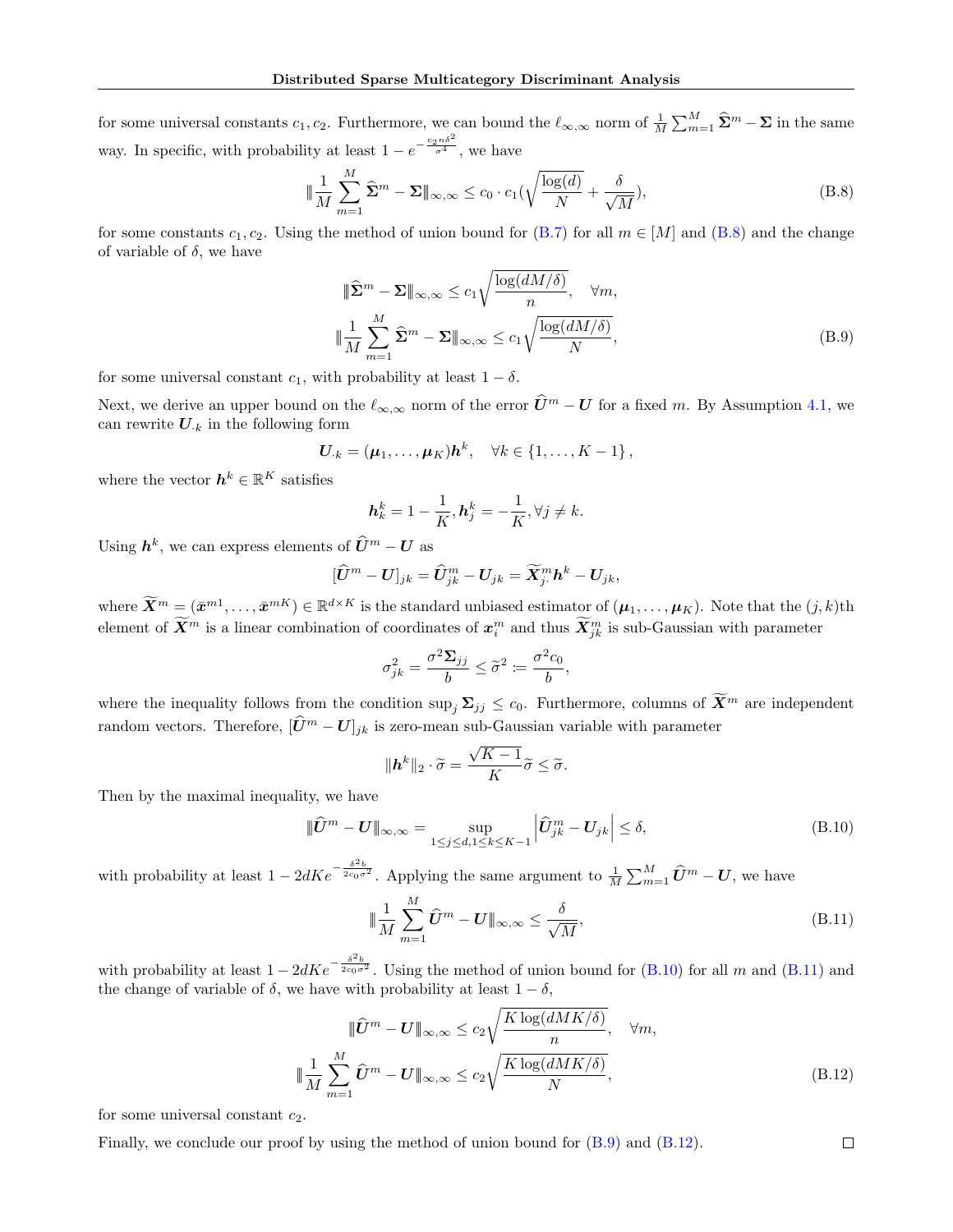#### B.2 Proof of Lemma [A.2](#page-10-1)

*Proof of Lemma [A.2.](#page-10-1)* By definition of  $\mathcal{L}_m(\cdot)$  and  $W^* = \Sigma^{-1}U$ , the gradient of  $\mathcal{L}_m(\cdot)$  at the point  $W^*$  is

$$
\nabla \mathcal{L}_m(\boldsymbol{W}^*) = \widehat{\boldsymbol{\Sigma}}^m \boldsymbol{W}^* - \widehat{\boldsymbol{U}}^m = (\widehat{\boldsymbol{\Sigma}}^m - \boldsymbol{\Sigma}) \boldsymbol{W}^* + (\boldsymbol{U} - \widehat{\boldsymbol{U}}^m).
$$

Then by the triangle inequality, we obtain the following inequalities,

$$
\|\nabla \mathcal{L}_m(\boldsymbol{W}^*)\|_{\infty,\infty} \le \|\widehat{\boldsymbol{\Sigma}}^m - \boldsymbol{\Sigma}\|_{\infty,\infty} \|\boldsymbol{W}^*\|_{1,1} + \|\widehat{\boldsymbol{U}}^m - \boldsymbol{U}\|_{\infty,\infty},
$$
  

$$
\|\frac{1}{M}\sum_{m=1}^M \nabla \mathcal{L}_m(\boldsymbol{W}^*)\|_{\infty,\infty} \le \|\frac{1}{M}\sum_{m=1}^M \widehat{\boldsymbol{\Sigma}}^m - \boldsymbol{\Sigma}\|_{\infty,\infty} \|\boldsymbol{W}^*\|_{1,1} + \|\frac{1}{M}\sum_{m=1}^M \widehat{\boldsymbol{U}}^m - \boldsymbol{U}\|_{\infty,\infty}
$$

Substituting the upper bounds  $(A.3)$ ,  $(A.4)$ ,  $(A.5)$ , and  $(A.6)$  in Lemma [A.1](#page-9-0) into the previous two inequalities, we have for all  $m \in [M],$ 

$$
\|\nabla \mathcal{L}_m(\boldsymbol{W}^*)\|_{\infty,\infty} \le c_1 \sqrt{\frac{\log(dM/\delta)}{n}} \|\boldsymbol{W}^*\|_{1,1} + c_2 \sqrt{\frac{K \log(dMK/\delta)}{n}},
$$
  

$$
\|\frac{1}{M} \sum_{m=1}^M \nabla \mathcal{L}_m(\boldsymbol{W}^*)\|_{\infty,\infty} \le c_1 \sqrt{\frac{\log(dM/\delta)}{N}} \|\boldsymbol{W}^*\|_{1,1} + c_2 \sqrt{\frac{K \log(dMK/\delta)}{N}},
$$

where the constants  $c_1, c_2$  are defined in Lemma [A.1.](#page-9-0)

### B.3 Proof of Lemma [A.3](#page-10-4)

*Proof of Lemma [A.3.](#page-10-4)* We prove this lemma in two steps: first, we show that  $\widehat{W}_{t+1} - W^* \in \mathcal{H}(s)$ ; second, we show that  $\widehat{W}_{t+1} - W^* \in \widetilde{\mathcal{C}}(\mathcal{S}, 3)$ , where  $\mathcal{S} = \text{supp}(W^*)$  and  $s = |\mathcal{S}|$ .

Step 1:  $\widehat{W}_{t+1} - W^* \in \mathcal{H}(s)$ . Before we give an proof, let us introduce some notations first. We use  $\widehat{w}_k^t$  and  $w_k^*$ to denote the kth column of the matrix  $\hat{W}_t$  and  $W^*$ , respectively. Then we use  $\mathcal{S}_k = \text{supp}(\boldsymbol{w}_k^*)$  to denote the support of the kth column of  $W^*$ . Note that the cardinality of  $\mathcal{S}_k$  is smaller than that of  $\mathcal{S} = \text{supp}(W^*)$ , which is s.

For each  $k$  and  $t$ , we define the following transformed loss function

$$
\widetilde{\ell}_{1k}(\boldsymbol{w},\widehat{\boldsymbol{w}}_k^t) = \ell_{1k}(\boldsymbol{w}) + \left\langle \frac{1}{M} \sum_{m=1}^M \nabla \ell_{mk}(\widehat{\boldsymbol{w}}_k^t) - \nabla \ell_{1k}(\widehat{\boldsymbol{w}}_k^t), \boldsymbol{w} \right\rangle,
$$

where

$$
\ell_{mk}(\boldsymbol{w}) = \frac{1}{2} \left\langle \boldsymbol{w}, \widehat{\mathbf{\Sigma}}^m \boldsymbol{w} \right\rangle - \left\langle \widehat{\boldsymbol{U}}^m_{\cdot k}, \boldsymbol{w} \right\rangle.
$$

Since the loss function  $\widetilde{\mathcal{L}}_1(\bm{W},\widehat{\bm{W}}_t)$  and the  $\ell_{1,1}$  norm of  $\bm{W}$  can be decomposed in the form of

<span id="page-16-0"></span>
$$
\widetilde{\mathcal{L}}_1(\boldsymbol{W}, \widehat{\boldsymbol{W}}_t) = \sum_{k=1}^{K-1} \widetilde{\ell}_{1k}(\boldsymbol{w}_k, \widehat{\boldsymbol{w}}_k^t),
$$
  

$$
\|\boldsymbol{W}\|_{1,1} = \sum_{k=1}^{K-1} \|\boldsymbol{w}_k\|_1,
$$

where  $w_k = W_{k}$  is the kth column of W, the optimization problem

$$
\widehat{\boldsymbol{W}}_{t+1} = \operatorname*{argmin}_{\boldsymbol{W} \in \mathbb{R}^{d \times (K-1)}} \left\{ \widetilde{\mathcal{L}}_1(\boldsymbol{W}, \widehat{\boldsymbol{W}}_t) + \lambda_{t+1} \|\boldsymbol{W}\|_{1,1} \right\}
$$

is equivalent to the following  $K - 1$  minimization problems

$$
\widehat{\boldsymbol{w}}_k^{t+1} = \underset{\boldsymbol{w}_k \in \mathbb{R}^d}{\operatorname{argmin}} \left\{ \widetilde{\ell}_{1k}(\boldsymbol{w}_k, \widehat{\boldsymbol{w}}_k^t) + \lambda_{t+1} \|\boldsymbol{w}_k\|_1 \right\}, \quad \forall 1 \le k \le K-1.
$$
\n(B.13)

$$
\Box
$$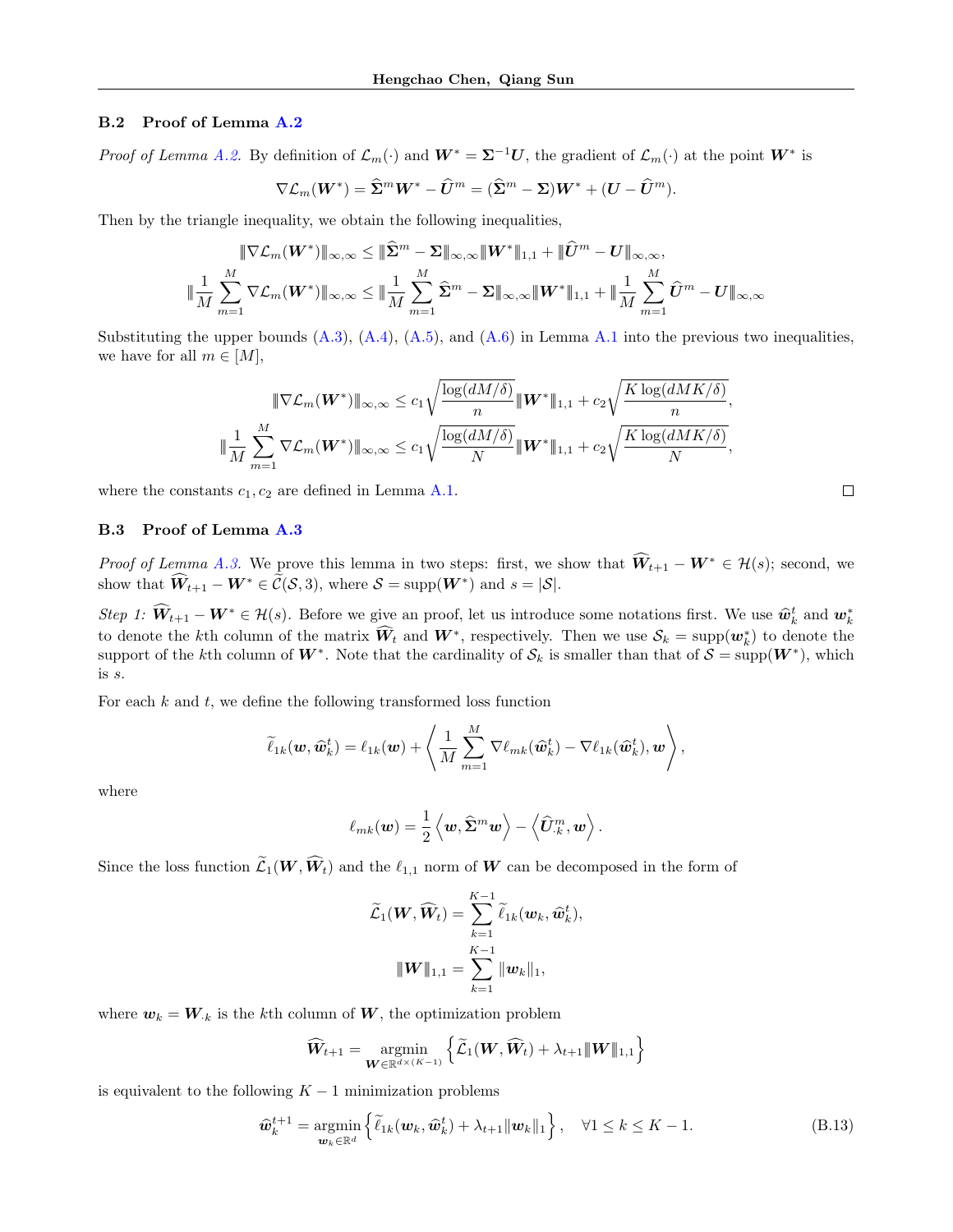Moreover, we have the following inequality

$$
\|\nabla \widetilde{\ell}_{1k}(\boldsymbol{w}_k^*,\widehat{\boldsymbol{w}}_k^t)\|_\infty \leq \|\nabla \widetilde{\mathcal{L}}_1(\boldsymbol{W}^*,\widehat{\boldsymbol{W}}_t)\|_{\infty,\infty} \leq \frac{\lambda_{t+1}}{2},
$$

since  $\nabla \tilde{\ell}_{1k}(\boldsymbol{w}_k^*, \hat{\boldsymbol{w}}_k^t)$  is the kth column of  $\nabla \tilde{\mathcal{L}}_1(\boldsymbol{W}^*, \hat{\boldsymbol{W}}_t)$  and  $\lambda_{t+1}$  is defined by [\(4.4\)](#page-4-4).

Now let us prove the lemma by anaylzing the kth column of  $\widehat{W}_{t+1} - W^*$  with k and t fixed. By the triangle inequality, we have

$$
\begin{aligned} \|\widehat{\bm{w}}_k^{t+1}\|_1 - \|\bm{w}_k^*\|_1 &= \|\bm{w}_k^* + (\widehat{\bm{w}}_k^{t+1} - \bm{w}_k^*)_{\mathcal{S}_k^c} + (\widehat{\bm{w}}_k^{t+1} - \bm{w}_k^*)_{\mathcal{S}_k}\|_1 - \|\bm{w}_k^*\|_1 \\ &\geq \|\bm{w}_k^* + (\widehat{\bm{w}}_k^{t+1} - \bm{w}_k^*)_{\mathcal{S}_k^c}\|_1 - \|(\widehat{\bm{w}}_k^{t+1} - \bm{w}_k^*)_{\mathcal{S}_k}\|_1 - \|\bm{w}_k^*\|_1 \\ &= \|(\widehat{\bm{w}}_k^{t+1} - \bm{w}_k^*)_{\mathcal{S}_k^c}\|_1 - \|(\widehat{\bm{w}}_k^{t+1} - \bm{w}_k^*)_{\mathcal{S}_k}\|_1, \end{aligned}
$$

where  $S_k = \text{supp}(\boldsymbol{w}_k^*)$ . By the optimality [\(B.13\)](#page-16-0) of  $\hat{\boldsymbol{w}}_k^{t+1}$ , we have

$$
\widetilde{\ell}_{1k}(\widehat{\boldsymbol{w}}_k^{t+1}, \widehat{\boldsymbol{w}}_k^t) + \lambda_{t+1} \|\widehat{\boldsymbol{w}}_k^{t+1}\|_1 - \widetilde{\ell}_{1k}(\boldsymbol{w}_k^*, \widehat{\boldsymbol{w}}_k^t) - \lambda_{t+1} \|\boldsymbol{w}_k^*\|_1 \leq 0.
$$

Combining the above two inequalities, we get

$$
\widetilde{\ell}_{1k}(\widehat{\boldsymbol{w}}_k^{t+1},\widehat{\boldsymbol{w}}_k^{t}) - \widetilde{\ell}_{1k}(\boldsymbol{w}_k^*,\widehat{\boldsymbol{w}}_k^{t}) + \lambda_{t+1}(\|(\widehat{\boldsymbol{w}}_k^{t+1} - \boldsymbol{w}_k^*)_{\mathcal{S}_k^c}\|_1 - \|(\widehat{\boldsymbol{w}}_k^{t+1} - \boldsymbol{w}_k^*)_{\mathcal{S}_k}\|_1) \leq 0.
$$

By the convexity of  $\ell_{1k}(\cdot, \hat{\boldsymbol{w}}_k^t)$  we have

$$
\widetilde{\ell}_{1k}(\widehat{\boldsymbol{w}}_k^{t+1},\widehat{\boldsymbol{w}}_k^{t}) - \widetilde{\ell}_{1k}(\boldsymbol{w}_k^*,\widehat{\boldsymbol{w}}_k^{t}) \geq \left\langle \nabla \widetilde{\ell}_{1k}(\boldsymbol{w}_k^*,\widehat{\boldsymbol{w}}_k^{t}),\widehat{\boldsymbol{w}}_k^{t+1} - \boldsymbol{w}_k^* \right\rangle.
$$

Therefore,

$$
\begin{aligned} &0\geq \left\langle \nabla \widetilde{\ell}_{1k}(\bm w_k^{*},\widehat{\bm w}_k^{t}),\widehat{\bm w}_k^{t+1}-\bm w_k^{*}\right\rangle+\lambda_{t+1}(\|(\widehat{\bm w}_k^{t+1}-\bm w_k^{*})_{\mathcal{S}_{k}^c}\|_1-\|(\widehat{\bm w}_k^{t+1}-\bm w_k^{*})_{\mathcal{S}_{k}}\|_1)\\ &\geq -\|\nabla \widetilde{\ell}_{1k}(\bm w_k^{*},\widehat{\bm w}_k^{t})\|_\infty\|\widehat{\bm w}_k^{t+1}-\bm w_k^{*}\|_1+\lambda_{t+1}(\|(\widehat{\bm w}_k^{t+1}-\bm w_k^{*})_{\mathcal{S}_{k}^c}\|_1-\|(\widehat{\bm w}_k^{t+1}-\bm w_k^{*})_{\mathcal{S}_{k}}\|_1).\end{aligned}
$$

Since  $\frac{\lambda_{t+1}}{2} \geq \|\nabla \tilde{\ell}_{1k}(\boldsymbol{w}_k^*, \hat{\boldsymbol{w}}_k^t)\|_{\infty}$ , we have

$$
0 \geq -\frac{1}{2} \|\widehat{\boldsymbol{w}}_k^{t+1} - \boldsymbol{w}_k^*\|_1 + \|(\widehat{\boldsymbol{w}}_k^{t+1} - \boldsymbol{w}_k^*)_{\mathcal{S}_k^c}\|_1 - \|(\widehat{\boldsymbol{w}}_k^{t+1} - \boldsymbol{w}_k^*)_{\mathcal{S}_k}\|_1
$$
  
= 
$$
\frac{1}{2} \|(\widehat{\boldsymbol{w}}_k^{t+1} - \boldsymbol{w}_k^*)_{\mathcal{S}_k^c}\|_1 - \frac{3}{2} \|(\widehat{\boldsymbol{w}}_k^{t+1} - \boldsymbol{w}_k^*)_{\mathcal{S}_k}\|_1,
$$

which proves that  $\widehat{W}_{t+1} - W^* \in \mathcal{H}(s)$  since  $|\mathcal{S}_k| \leq |\mathcal{S}| = s$ .

Step 2:  $\widehat{W}_{t+1} - W^* \in \widetilde{\mathcal{C}}(\mathcal{S},3)$ . The proof of this step is analogous to that of the first step. By the triangle inequality, we have

$$
\begin{aligned} \|\widehat{{\bm{W}}}_{t+1}\|_{1,1}-\|{\bm{W}}^*\|_{1,1}&=\|{\bm{W}}^*+(\widehat{{\bm{W}}}_{t+1}-{\bm{W}}^*)_{\mathcal{S}^c}+(\widehat{{\bm{W}}}_{t+1}-{\bm{W}}^*)_{\mathcal{S}}\|_{1,1}-\|{\bm{W}}^*\|_{1,1}\\ &\geq \|{\bm{W}}^*+(\widehat{{\bm{W}}}_{t+1}-{\bm{W}}^*)_{\mathcal{S}^c}\|_{1,1}-\|(\widehat{{\bm{W}}}_{t+1}-{\bm{W}}^*)_{\mathcal{S}_k}\|_{1,1}-\|{\bm{W}}^*\|_{1,1}\\ &= \|(\widehat{{\bm{W}}}_{t+1}-{\bm{W}}^*)_{\mathcal{S}^c}\|_{1,1}-\|(\widehat{{\bm{W}}}_{t+1}-{\bm{W}}^*)_{\mathcal{S}}\|_{1,1}, \end{aligned}
$$

where  $S = \text{supp}(W^*)$ . By the optimality of  $\widehat{W}_{t+1}$ , we have

$$
\widetilde{\mathcal{L}}_1(\widehat{\mathbf{W}}_{t+1}, \widehat{\mathbf{W}}_t) + \lambda_{t+1} {\|\widehat{\mathbf{W}}_{t+1}\|_{1,1}} - \widetilde{\mathcal{L}}_1(\mathbf{W}^*, \widehat{\mathbf{W}}_t) - \lambda_{t+1} {\|\mathbf{W}^*\|_{1,1}} \leq 0.
$$

Combining the above two inequalities, we get

$$
\widetilde{\mathcal{L}}_1(\widehat{\mathbf{W}}_{t+1},\widehat{\mathbf{W}}_t)-\widetilde{\mathcal{L}}_1(\mathbf{W}^*,\widehat{\mathbf{W}}_t)+\lambda_{t+1}(\|(\widehat{\mathbf{W}}_{t+1}-\mathbf{W}^*)_{\mathcal{S}^c}\|_{1,1}-\|(\widehat{\mathbf{W}}_{t+1}-\mathbf{W}^*)_{\mathcal{S}}\|_{1,1})\leq 0.
$$

By the convexity of  $\widetilde{\mathcal{L}}_1(\cdot,\widehat{\mathbf{W}}_t)$  we have

$$
\widetilde{\mathcal{L}}_1(\widehat{\boldsymbol{W}}_{t+1}, \widehat{\boldsymbol{W}}_t) - \widetilde{\mathcal{L}}_1(\boldsymbol{W}^*, \widehat{\boldsymbol{W}}_t) \geq \left\langle \nabla \widetilde{\mathcal{L}}_1(\boldsymbol{W}^*, \widehat{\boldsymbol{W}}_t), \widehat{\boldsymbol{W}}_{t+1} - \boldsymbol{W}^* \right\rangle.
$$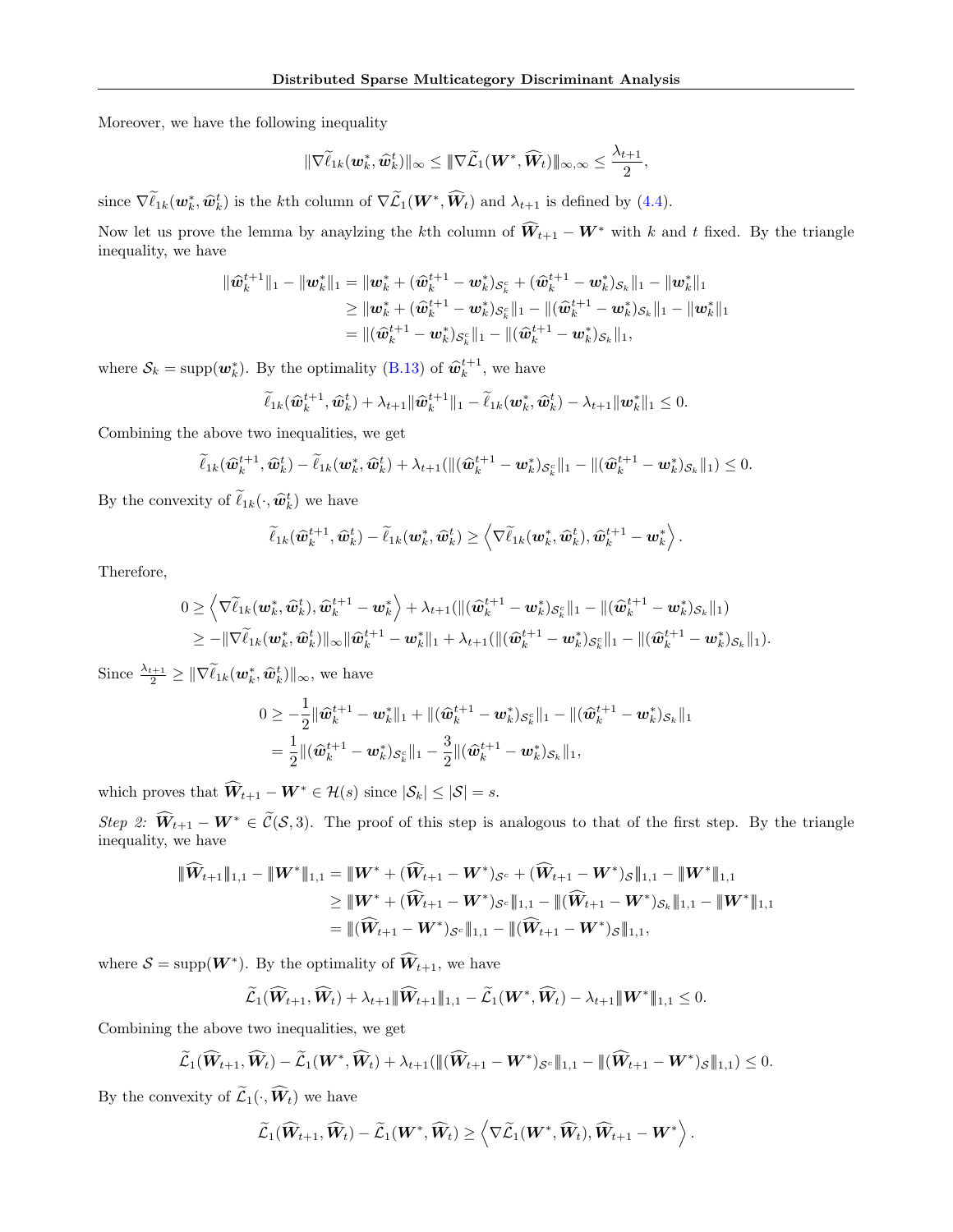Therefore,

$$
0 \geq \left\langle \nabla \widetilde{\mathcal{L}}_1(\boldsymbol{W}^*, \widehat{\boldsymbol{W}}_t), \widehat{\boldsymbol{W}}_{t+1} - \boldsymbol{W}^* \right\rangle + \lambda_{t+1}(\|(\widehat{\boldsymbol{W}}_{t+1} - \boldsymbol{W}^*)_{\mathcal{S}^c}\|_{1,1} - \|(\widehat{\boldsymbol{W}}_{t+1} - \boldsymbol{W}^*)_{\mathcal{S}}\|_{1,1})
$$
  

$$
\geq - \|\nabla \widetilde{\mathcal{L}}_1(\boldsymbol{W}^*, \widehat{\boldsymbol{W}}_t)\|_{\infty,\infty} \|\widehat{\boldsymbol{W}}_{t+1} - \boldsymbol{W}^*\|_{1,1} + \lambda_{t+1}(\|(\widehat{\boldsymbol{W}}_{t+1} - \boldsymbol{W}^*)_{\mathcal{S}^c}\|_{1,1} - \|(\widehat{\boldsymbol{W}}_{t+1} - \boldsymbol{W}^*)_{\mathcal{S}}\|_{1,1}).
$$

Since  $\frac{\lambda_{t+1}}{2} \geq \|\nabla \widetilde{\mathcal{L}}_1(\boldsymbol{W}^*, \widehat{\boldsymbol{W}}_t)\|_{\infty,\infty}$ , we have

$$
0 \geq -\frac{1}{2} \|\widehat{W}_{t+1} - W^*\|_{1,1} + \|(\widehat{W}_{t+1} - W^*)_{\mathcal{S}^c}\|_{1,1} - \|(\widehat{W}_{t+1} - W^*)_{\mathcal{S}}\|_{1,1} = \frac{1}{2} \|(\widehat{W}_{t+1} - W^*)_{\mathcal{S}^c}\|_{1,1} - \frac{3}{2} \|(\widehat{W}_{t+1} - W^*)_{\mathcal{S}}\|_{1,1},
$$

which proves that  $\widehat{W}_{t+1} - W^* \in \widetilde{\mathcal{C}}(\mathcal{S}, 3)$ .

## B.4 Proof of Lemma [A.4](#page-10-0)

*Proof of Lemma [A.4.](#page-10-0)* By definition of  $\mathcal{L}_1(\cdot)$ , we have for each  $\Delta \in \mathcal{H}(s)$ ,

$$
\mathcal{L}_1(\mathbf{W}^* + \boldsymbol{\Delta}) - \mathcal{L}_1(\mathbf{W}^*) - \langle \nabla \mathcal{L}_1(\mathbf{W}^*), \boldsymbol{\Delta} \rangle = \frac{1}{2} \left\langle \boldsymbol{\Delta}, \widehat{\boldsymbol{\Sigma}}^1 \boldsymbol{\Delta} \right\rangle.
$$
  
=  $\frac{1}{2} \sum_{j=1}^{K-1} \boldsymbol{\Delta}_{.j}^\top \boldsymbol{\Sigma} \boldsymbol{\Delta}_{.j} \cdot \left\{ 1 + \frac{\boldsymbol{\Delta}_{.j}^\top (\widehat{\boldsymbol{\Sigma}}^1 - \boldsymbol{\Sigma}) \boldsymbol{\Delta}_{.j}}{\boldsymbol{\Delta}_{.j}^\top \boldsymbol{\Sigma} \boldsymbol{\Delta}_{.j}} \right\},$  (B.14)

where  $\Delta_{\cdot j}$  is the jth column of  $\Delta$ . In the remain part of proof, we first establish an upper bound on the following term

$$
\sup_{\mathbf{\Delta} \in \mathcal{H}(s), 1 \leq j \leq K-1} \frac{\left|\mathbf{\Delta}_{\cdot j}^{\top} (\widehat{\mathbf{\Sigma}}^1 - \mathbf{\Sigma}) \mathbf{\Delta}_{\cdot j} \right|}{\mathbf{\Delta}_{\cdot j}^{\top} \mathbf{\Sigma} \mathbf{\Delta}_{\cdot j}},
$$

using Proposition [B.1](#page-13-1) and the RE( $\kappa_0$ , s) condition of  $\Sigma$ , then we prove the strong restricted convexity of  $\mathcal{L}_1$  by the equation [\(B.14\)](#page-18-0) and the  $RE(\kappa_0, s)$  condition of  $\Sigma$ .

By definition of  $\mathcal{H}(s)$ , we have

$$
\sup_{\mathbf{\Delta} \in \mathcal{H}(s), 1 \leq j \leq K-1} \frac{\left|\mathbf{\Delta}_{\cdot j}^{\top} (\widehat{\mathbf{\Sigma}}^1 - \mathbf{\Sigma}) \mathbf{\Delta}_{\cdot j}\right|}{\mathbf{\Delta}_{\cdot j}^{\top} \mathbf{\Sigma} \mathbf{\Delta}_{\cdot j}} \leq \sup_{\mathbf{\zeta} \in \mathcal{C}(\mathcal{A},3), |\mathcal{A}| \leq s} \frac{\left|\mathbf{\zeta}^{\top} (\widehat{\mathbf{\Sigma}}^1 - \mathbf{\Sigma}) \mathbf{\zeta}\right|}{\mathbf{\zeta}^{\top} \mathbf{\Sigma} \mathbf{\zeta}}.
$$

Similar to the proof of Lemma [A.1,](#page-9-0) by definition of  $\hat{\Sigma}^1$  and the triangle inequality, we have

$$
\left|\zeta^{\top}(\widehat{\Sigma}^1 - \Sigma)\zeta\right| \le \frac{Kb}{Kb - K} \left|\zeta^{\top}A\zeta\right| + \frac{K}{Kb - K} \left|\zeta^{\top}A'\zeta\right|,\tag{B.15}
$$

<span id="page-18-2"></span><span id="page-18-1"></span>.

where A and A' are defined in [\(B.1\)](#page-13-3) and [\(B.2\)](#page-13-4) for  $m = 1$ . By Proposition [B.1,](#page-13-1) for some constants  $c_1$  and  $c_2$ , we have

$$
\sup_{\zeta \in \mathcal{C}(\mathcal{A},3), |\mathcal{A}| \le s} \frac{|\zeta^\top \mathcal{A}\zeta|}{\zeta^\top \Sigma \zeta} = \sup_{\eta = \frac{\Sigma^{1/2} \zeta}{\|\Sigma^{1/2} \zeta\|_2}, \zeta \in \mathcal{C}(\mathcal{A},3), |\mathcal{A}| \le s} \left| \eta^\top (\frac{1}{n} \sum_{i=1}^n \tilde{z}_i^1 \tilde{z}_i^{1^\top} - \mathbf{I}_d) \eta \right|
$$
\n
$$
\le c_1 \frac{\mathbb{W}(\mathcal{Y}_2)}{\sqrt{n}} + \delta,
$$
\n(B.16)

with probability at least  $1 - e^{-\frac{c_2 n \delta^2}{\sigma^4}}$ , where

$$
\mathcal{Y}_2 = \left\{ \boldsymbol{\eta} = \frac{\boldsymbol{\Sigma}^{1/2} \boldsymbol{\zeta}}{\|\boldsymbol{\Sigma}^{1/2} \boldsymbol{\zeta}\|_2} : \boldsymbol{\zeta} \in \mathcal{C}(\mathcal{A}, 3), |\mathcal{A}| \le s \right\} \subset \mathbb{S}^{d-1}
$$

<span id="page-18-0"></span>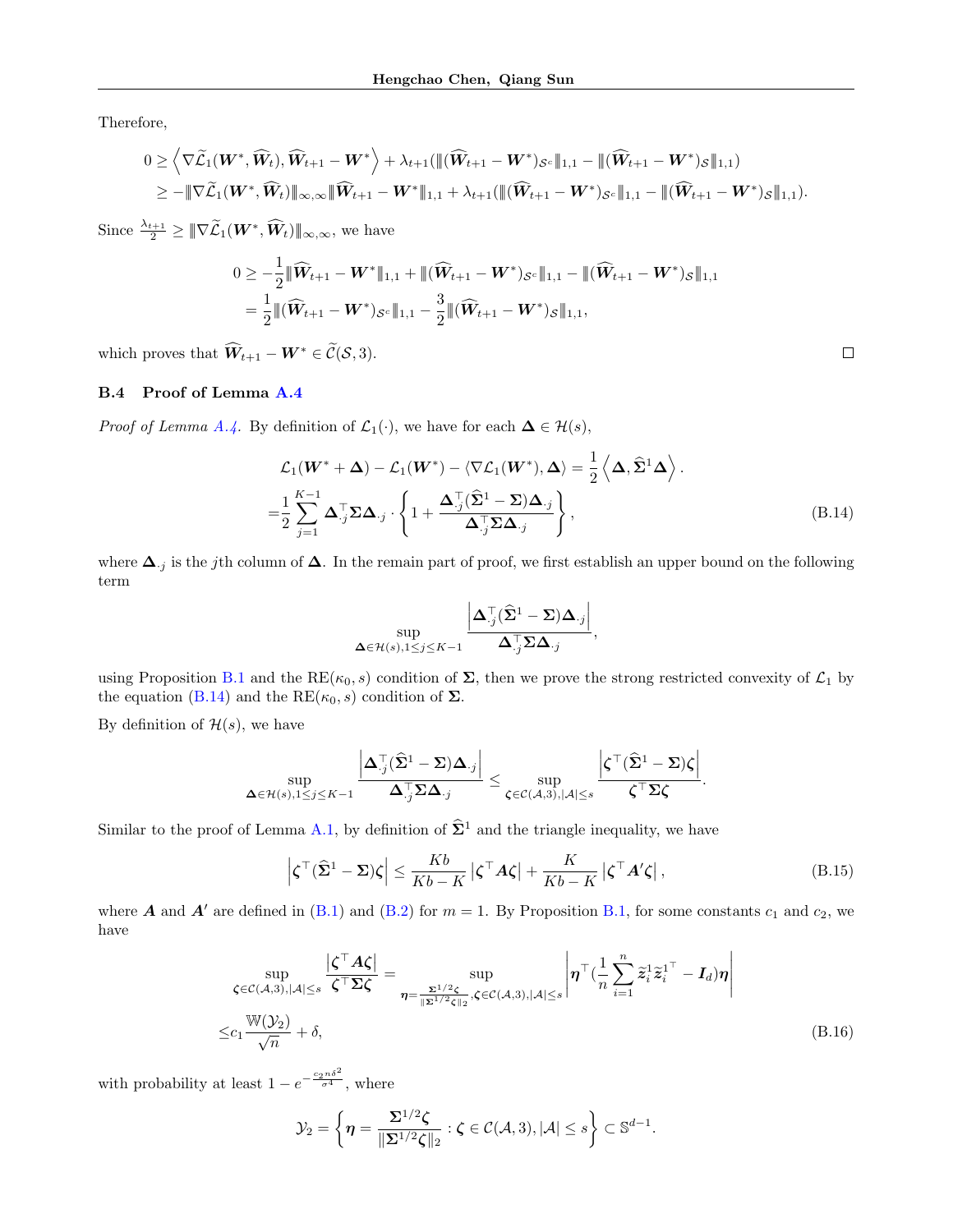Now let us upper bound the Gaussian width  $\mathbb{W}(\mathcal{Y}_2)$ . The Gaussian width  $\mathbb{W}(\mathcal{Y}_2)$  is

$$
\mathbb{W}(\mathcal{Y}_2) = \mathbb{E}[\sup_{\bm{\eta} \in \mathcal{Y}_2} |\langle \bm{g}, \bm{\eta} \rangle|] = \mathbb{E}[\sup_{\bm{\zeta} \in \mathcal{C}(\mathcal{A},3,), |\mathcal{A}| \leq s, \|\bm{\Sigma}^{1/2} \bm{\zeta}\|_2 = 1} |\langle \bm{g}, \bm{\Sigma}^{1/2} \bm{\zeta} \rangle|].
$$

Then by Hölder's inequality, we have

$$
\mathbb{W}(\mathcal{Y}_2) \leq \mathbb{E}[\sup_{\zeta \in \mathcal{C}(\mathcal{A},3), |\mathcal{A}| \leq s, \|\Sigma^{1/2}\zeta\|_2 = 1} \|\Sigma^{1/2}g\|_{\infty}\|\zeta\|_1]
$$
  

$$
\leq \mathbb{E}[\sup_{\zeta \in \mathcal{C}(\mathcal{A},3), |\mathcal{A}| \leq s, \|\Sigma^{1/2}\zeta\|_2 = 1} \|\Sigma^{1/2}g\|_{\infty}\|\zeta\|_2] \cdot 4\sqrt{s}
$$
  

$$
\leq \mathbb{E}[\|\Sigma^{1/2}g\|_{\infty}] \cdot 4\sqrt{\frac{s}{\kappa_0}},
$$

where the inequality (i) follows from the property

$$
\|\zeta\|_1 = \|\zeta_{\mathcal{A}}\|_1 + \|\zeta_{\mathcal{A}^c}\|_1 \leq 4 \|\zeta_{\mathcal{A}}\|_1 \leq 4\sqrt{|\mathcal{A}|} \|\zeta_{\mathcal{A}}\|_2 \leq 4\sqrt{s} \|\zeta\|_2,
$$

and the inequality (ii) holds due to the RE( $\kappa_0$ , s) condition of  $\Sigma$  and  $\|\Sigma^{1/2}\zeta\|_2=1$ . Then using the maximal inequality and the assumption  $\sup_j \Sigma_{jj} \le c_0$ , we can bound the Gaussian width  $\mathbb{W}(\mathcal{Y}_2)$  as follows

<span id="page-19-0"></span>
$$
\mathbb{W}(\mathcal{Y}_2) \le \sqrt{\frac{32c_0s\log(2d)}{\kappa_0}}.\tag{B.17}
$$

Combining the upper bound [\(B.17\)](#page-19-0) of the Gaussian width  $\mathbb{W}(\mathcal{Y}_2)$  with the bound [\(B.16\)](#page-18-1), we have with probability at least  $1 - e^{-\frac{c_2 n \delta^2}{\sigma^4}},$ 

$$
\sup_{\zeta \in \mathcal{C}(\mathcal{A},3), |\mathcal{A}| \leq s} \frac{\left|\zeta^\top A \zeta\right|}{\zeta^\top \Sigma \zeta} \leq c_1 \sqrt{\frac{s \log(d)}{n}} + \delta,
$$

for some constants  $c_1, c_2$ . Apply the same argument to  $A'$  and we get with probability at least  $1 - e^{-\frac{c_2 K b \delta^2}{\sigma^4}},$ 

$$
\sup_{\zeta \in \mathcal{C}(\mathcal{A},3), |\mathcal{A}| \leq s} \frac{|\zeta^\top A' \zeta|}{\zeta^\top \Sigma \zeta} \leq c_1 \sqrt{\frac{s \log(d)}{K}} + \sqrt{b} \delta,
$$

for some contants  $c_1$  and  $c_2$ . Combining these two upper bounds with the inequality  $(B.15)$ , we have with probability at least  $1 - 2e^{-\frac{c_2 n \delta^2}{\sigma^4}},$ 

$$
\sup_{\zeta \in \mathcal{C}(\mathcal{A},3), |\mathcal{A}| \le s} \frac{\left|\zeta^\top (\widehat{\Sigma}^1 - \Sigma)\zeta\right|}{\zeta^\top \Sigma \zeta} \le c_1 \sqrt{\frac{s \log(d)}{n}} + \delta,
$$

for some contants  $c_1$  and  $c_2$ . Note again that  $A'$ -term is negligible relative to  $A$ -term. By change of variable of δ, we have with probability at least  $1 - δ$ ,

$$
\sup_{\boldsymbol{\zeta}\in\mathcal{C}(\mathcal{A},3),|\mathcal{A}|\leq s}\frac{\left|\boldsymbol{\zeta}^{\top}(\widehat{\boldsymbol{\Sigma}}^1-\boldsymbol{\Sigma})\boldsymbol{\zeta}\right|}{\boldsymbol{\zeta}^{\top}\boldsymbol{\Sigma}\boldsymbol{\zeta}}\leq c_1\sqrt{\frac{s\log(d/\delta)}{n}}.
$$

Then there exists some constant  $c_3$ , if  $n \ge c_3 s \log(d/\delta)$ ,

$$
\left|1+\frac{\Delta_{\cdot,j}^{\top}(\widehat{\Sigma}^1-\Sigma)\Delta_{\cdot,j}}{\Delta_{\cdot,j}^{\top}\Sigma\Delta_{\cdot,j}}\right|
$$
  
\n
$$
\geq 1-\sup_{\zeta\in\mathcal{C}(\mathcal{A},3),|\mathcal{A}|\leq s}\frac{\left|\zeta^{\top}(\widehat{\Sigma}^1-\Sigma)\zeta\right|}{\zeta^{\top}\Sigma\zeta}
$$
  
\n
$$
\geq 1/2,
$$